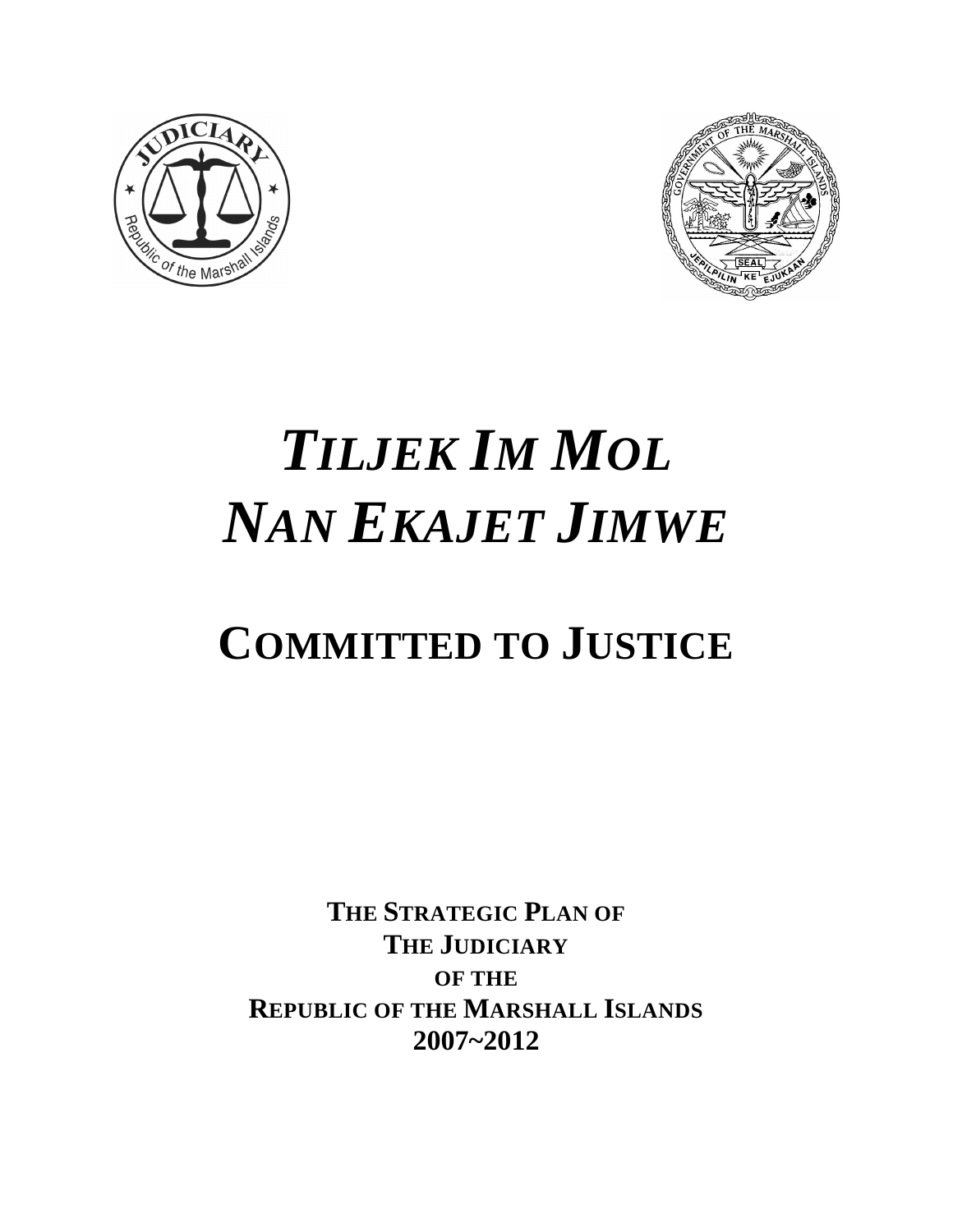# **TABLE OF CONTENTS**

| Values, Mission, and Vision Statements of the Republic of the            |
|--------------------------------------------------------------------------|
|                                                                          |
|                                                                          |
|                                                                          |
|                                                                          |
|                                                                          |
|                                                                          |
| Strategic Goal 3: To Enhance the Knowledge and Skills of the Judges,     |
| Strategic Goal 4: To Administer the Courts in Accordance with Sound      |
| Strategic Goal 5: To Provide for and Maintain the Judiciary's Facilities |
|                                                                          |
|                                                                          |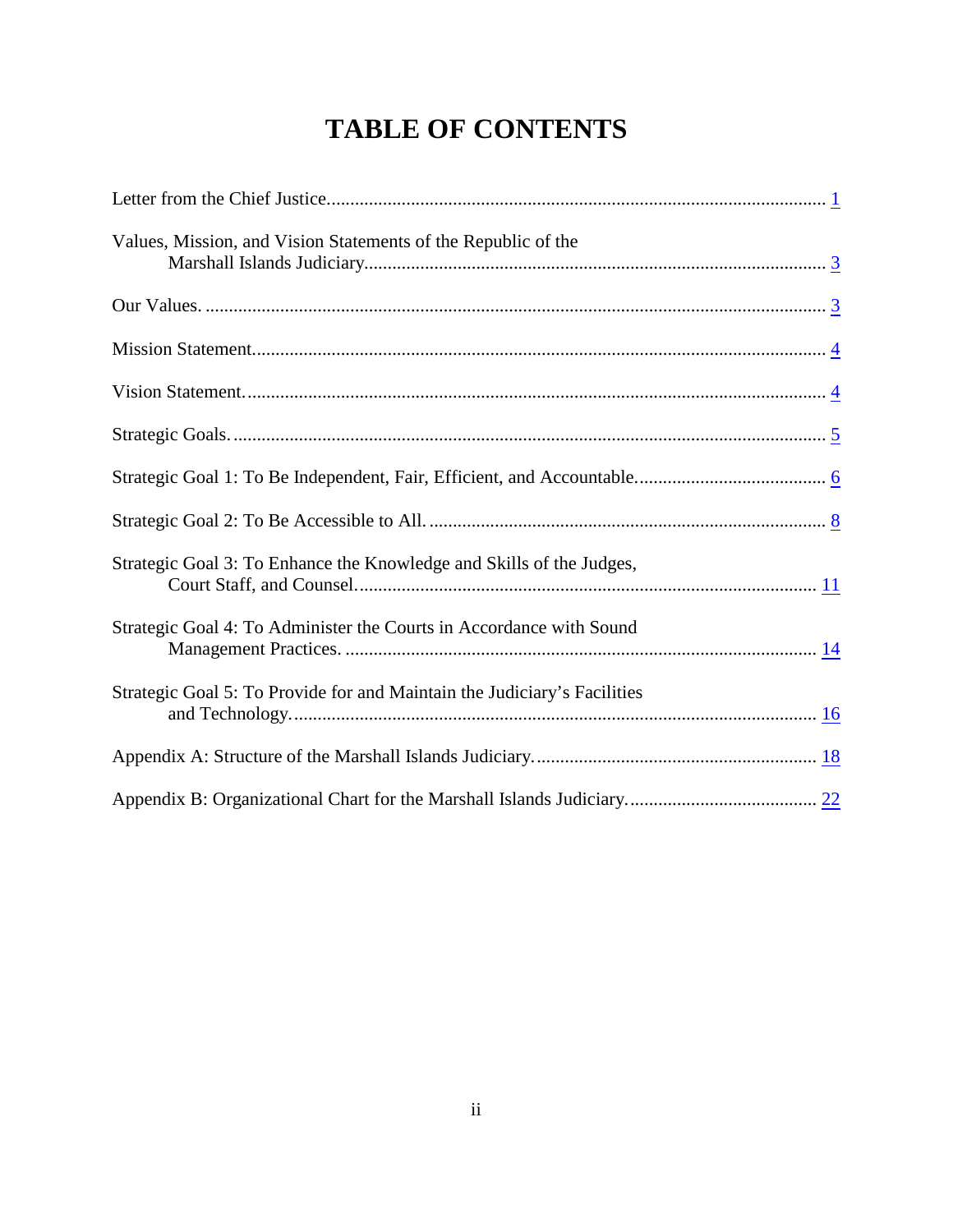<span id="page-2-0"></span>

### **HIGH COURT OF THE REPUBLIC OF THE MARSHALL ISLANDS**

Post Office Box B Majuro, MH 96960 Marshall Islands Tel: (011-692) 625-3201/3297 Fax: (011-692) 625-3323 Email: rmicourts@ntamar.net

Direct Email: cbingram@ntamar.net

On behalf of the judiciary of the Republic of the Marshall Islands (Judiciary), I am pleased to present *Tiljek Im Mol Nan Ekajet Jimwe*, Committed to Justice, the Strategic Plan for the Republic of the Marshall Islands Judiciary, 2007-2012.

Like many courts around the world and throughout the United States, the Judiciary sees the need to engage in long range planning. In October 2006, the Judiciary sought assistance to develop the first strategic plan for the courts. During the week of January 9, 2007, judges, court staff, and various stakeholders participated in discussions and interviews concerning the Judiciary, its operations, strengths, and needs.

The resulting strategic plan identifies five major goals to be accomplished over the next five years: (1) to be independent, fair, efficient, and accountable; (2) to be accessible to all; (3) to enhance the knowledge, skills, and performance of judges, court staff, and counsel; (4) to administer the courts in accordance with sound management practices; and (5) to provide for and maintain the Judiciary's facilities and technology.

Each goal contains strategies and several specific action items. This is an extremely comprehensive strategic plan, especially given the limited resources of this island nation. However, the Judiciary is committed to providing the best service possible and will seek ways to implement this strategic plan's goals, strategies, and action items.

This strategic plan will serve to guide judges and court staff as they perform their responsibilities; it will also assist in determining how best to use available resources; and it will provide a way to measure the accomplishments of the courts as they strive to fulfill their mission. As the plan period proceeds, the Judiciary will monitor changes in the social, economic, and legal environment and will annually review the plan to assess progress and to make necessary changes.

This project was funded by a grant from the United States Department of the Interior and administered through the Pacific Islands Committee of the United States Ninth Circuit Judicial Council. The Marshall Islands Judiciary greatly appreciates this assistance.

Also, the Judiciary wishes to extend its special thanks to Professor John Barkai, William S. Richardson School of Law, University of Hawaii, and Judge Leslie Hayashi, District Court of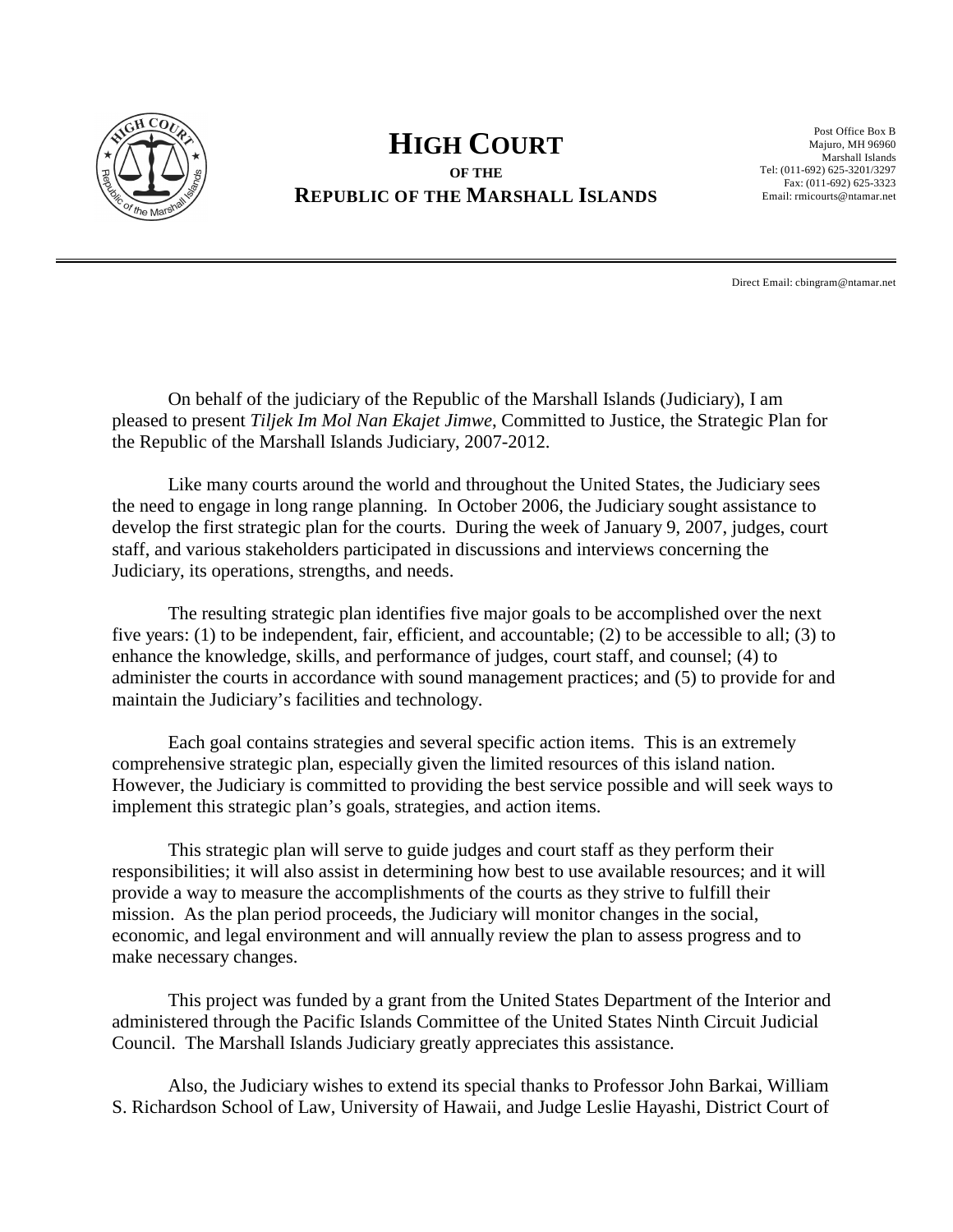the First Circuit, State of Hawaii, for their extraordinary assistance in facilitating and drafting the strategic plan.

 $\omega$ und

Carl B. Ingram Chief Justice, High Court Date: April 4, 2007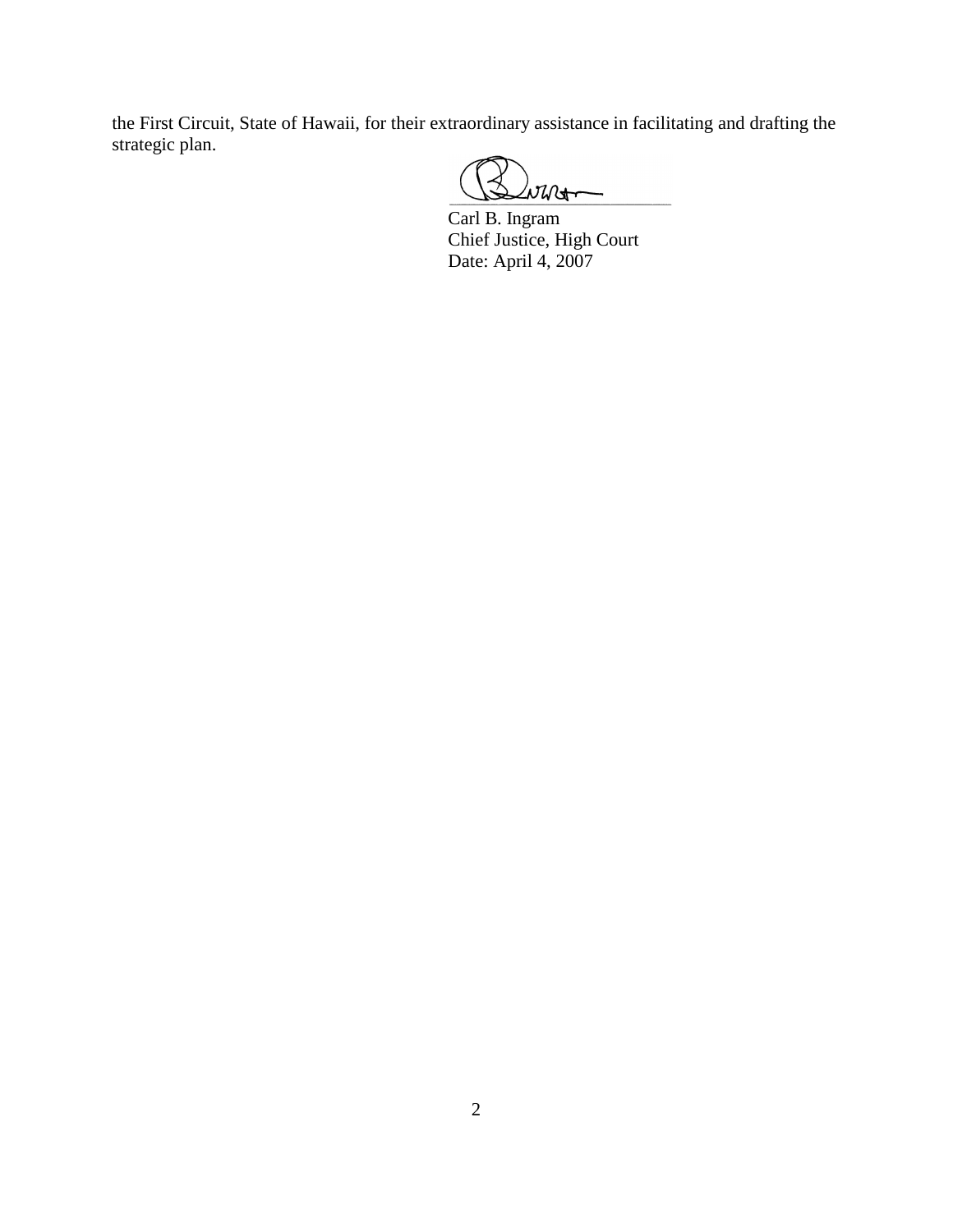# <span id="page-4-0"></span>**VALUES, MISSION, AND VISION STATEMENTS OF THE REPUBLIC OF THE MARSHALL ISLANDS JUDICIARY**

# <span id="page-4-1"></span>**Our Values:** *Tomak, Jenok, im Aurok Ko Ad:*

The Courts of the Marshall Islands hold the following values and desire to operate in a manner that is, and will be perceived as:

*Jikin Ekajet ko an Marshall Islands rej debij im jerbal wot iumin tomak im aurok kein kab konan eo non air jerbal ilo wawein ko renaj koman bwe armej ren kalimjeklok ra eo an Jikin Ekajet bwe ej juon eo ej einwot in:*

| independent           | ejenolok im jutaklok ian make                                                           |
|-----------------------|-----------------------------------------------------------------------------------------|
| fair and impartial    | ej jerbal jimwe ilo ejelok kalijeklok im jeb                                            |
| efficient             | ebolemen im tiljek ilo an kakke aikuij ko                                               |
| accountable           | etiljek, ekkeke, im maron uwak non jerbal ko an                                         |
| accessible            | ebellok non aoleb armej                                                                 |
| competent             | ekakemooj im emmon an komane jerbal eo an                                               |
| consistent            | ej jokkin wot juon an komane jerbal eo an                                               |
| respectful            | ewor an kautiej armej                                                                   |
| service-oriented, and | etiljek, jela nae, jela kunaan, im jela karejar iben armej: im                          |
|                       | valuing custom and tradition. ej kaurok im kautiej manit im men ko bwinnid im ad jolet. |

These values form the basis for the following Mission and Vision Statements.

*Tomak im aurok kein rej ejaake bedbed eo non kottobar im ettonak kein ilal.*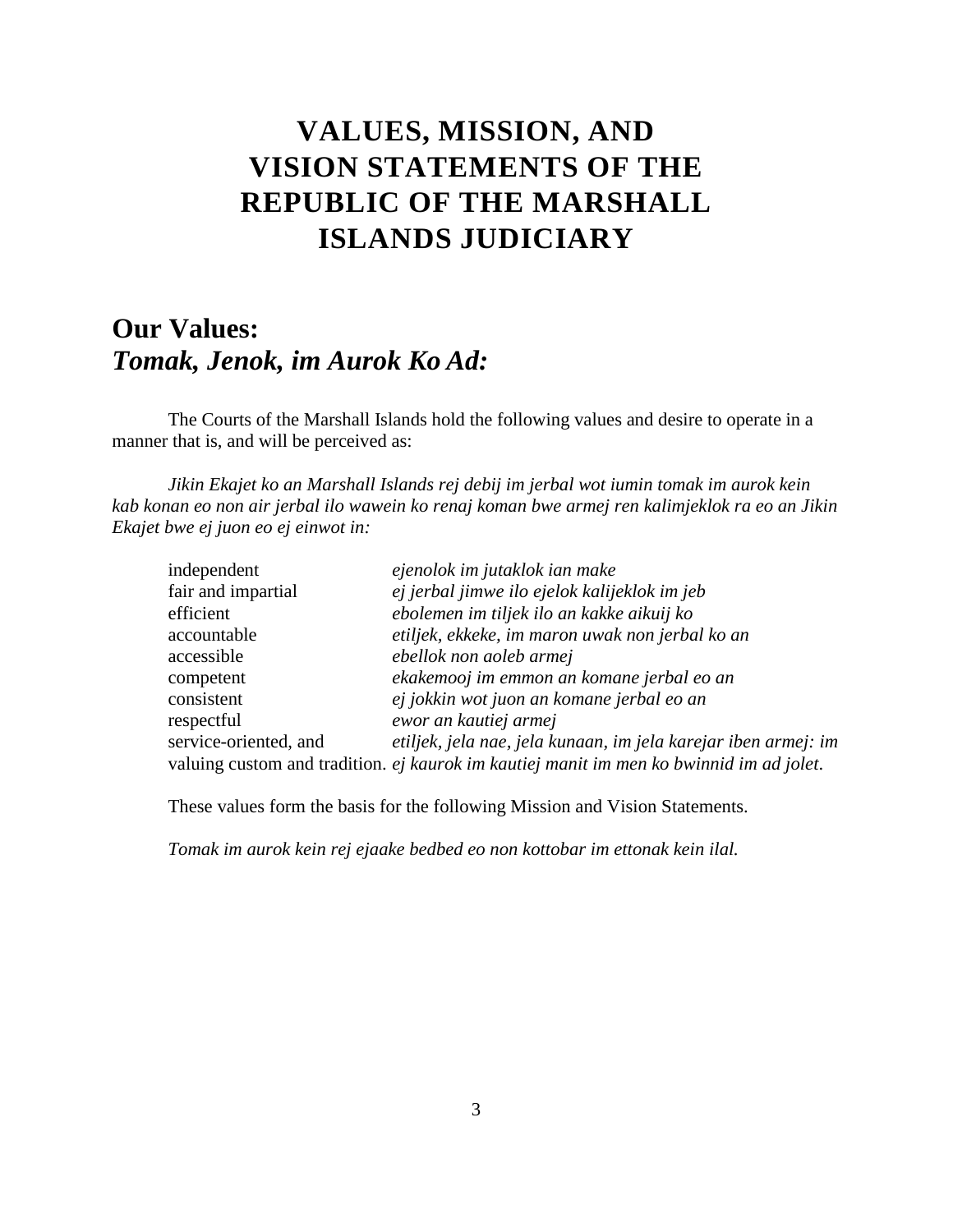# <span id="page-5-0"></span>**Mission Statement:** *Kottobar Eo***:**

The mission of the Courts of the Marshall Islands is to fairly and efficiently resolve disputes properly brought before them, discharging their judicial duties and responsibilities in accordance with the Constitution, laws, and customs of this unique island nation.

*Kottobar eo an Jikin Ekajet ko an Marshall Islands ej non jerbal jimwe ilo ejelok kalijeklok im jeb ilo aoleb abnono ko rej itok imair, im non komane jerbal in ekajet im edro ko air ekkar non Jemen-E eo, kakien ko, im manit ko an ailon kein ad im jej jenolok kaki jen lal ko jet ikijien manit im men ko bwinnid im ad jolet.*

# <span id="page-5-1"></span>**Vision Statement:** *Ettonak Eo:*

The Courts of the Marshall Islands will be independent, impartial, well-managed, and respected, providing justice to all who come before them.

*Jikin Ekajet ko an Marshall Islands renaj jenolok im jutaklok make iair, jerbal jimwe ilo ejelok kalijeklok im jeb, tiljek im bolemen air lolorjaki im komoni jerbal ko air, im naj wor an armej kautieji ilo air jerbali edro ko air non komon im lelok ekajet jimwe non aoleb armej ro rej itok imair.*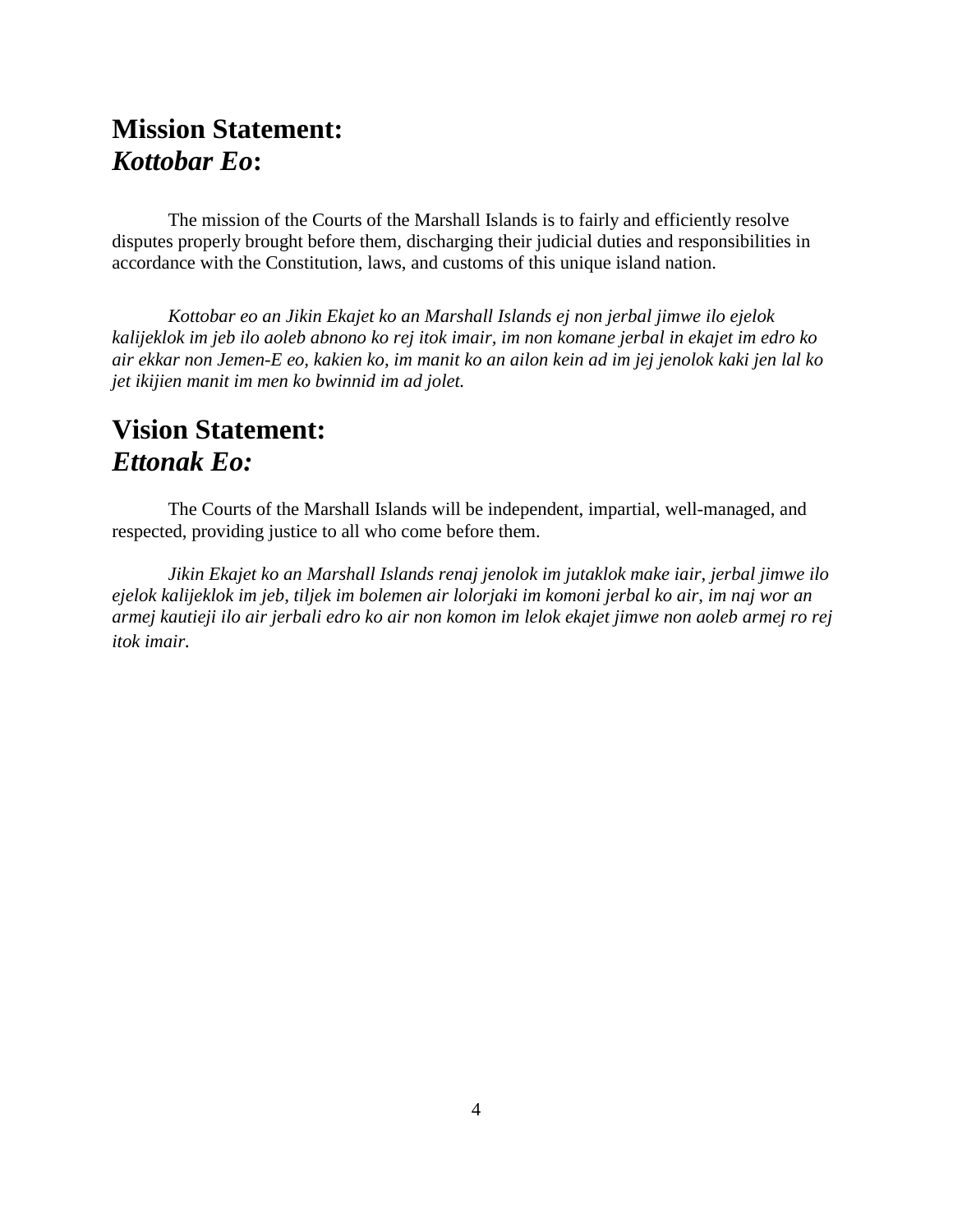# <span id="page-6-0"></span>**STRATEGIC GOALS**

# *ELMAKWOT IN KOTTOBAR IM MEJENKAJJIK KO*

**1. To be independent, fair, efficient, and accountable**

*Bwe en maron jenolok im jutaklok ian, jerbal jimwe ilo ejelok kalijeklok, bolemen, tiljek, im maron uwak non jerbal ko an*

**2. To be accessible to all**

*Bwe en bellok nan jabdrewot armej*

**3. To enhance the knowledge and skills of the judges, court staff, and counsel**

> *Non kolablok jelalokjen im kabel an dri ekajet ro, dri jerbal ro an court, im dri kokabileklek ak lawyer ro ilo jikin ekajet ko*

**4. To administer the courts in accordance with sound management practices**

> *Non lolorjake bwe jikin ekajet ko ren jerbal kin unin tel ko iumin manit im lajarak in jerbal jimwe*

**5. To provide for and maintain the Judiciary's facilities and technology**

> *Non komon im kejbarok ak kokamonmonlok imon ekajet ko im kein jerbal ko*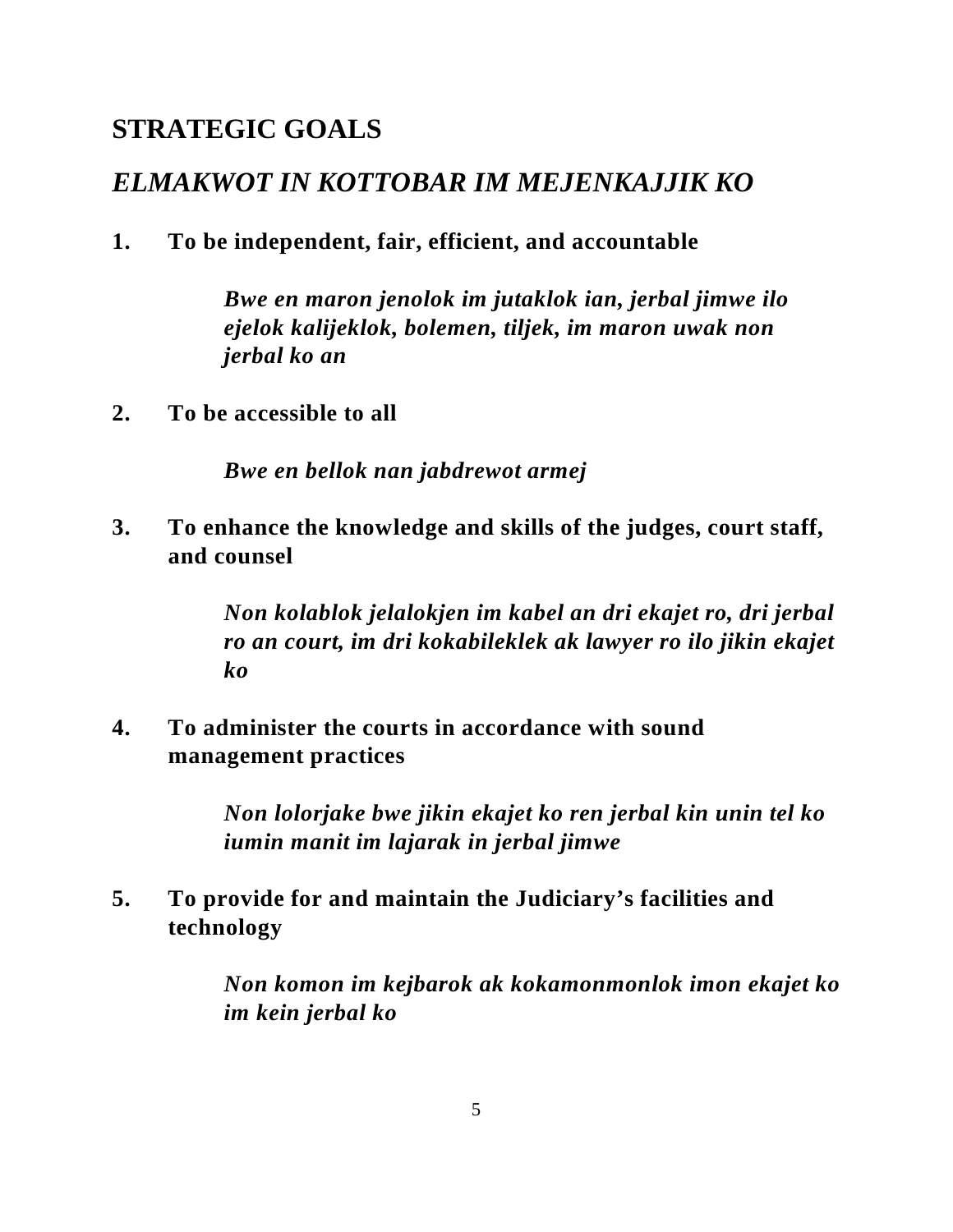## <span id="page-7-0"></span>**STRATEGIC GOAL 1 To be independent, fair, efficient, and accountable** *Bwe en maron jenolok im jutaklok ian, jerbal jimwe ilo ejelok kalijeklok, bolemen, tiljek, im maron uwak non jerbal ko an*

#### **ISSUES:**

The judiciary of the Republic of the Marshall Islands includes the Supreme Court, High Court, Traditional Rights Court, District Court, Community Courts, Judicial Service Commission, and court staff. A description of the Judiciary is attached as Appendix A and an organizational chart as Appendix B.

Maintaining the independence of the Judiciary remains a universal and paramount concern. Since the Judiciary has "neither the power of the sword nor the power of the purse," to carry out its functions it is dependent upon obtaining and maintaining the trust and confidence of the public. It is important that those who appear before the courts understand the proper role of the courts and leave feeling they have been treated fairly, efficiently, and respectfully, especially given the importance that custom and tradition play in Marshallese society.

Providing more information about the Judiciary's current operations is critical to increasing both visibility and accountability. One way to do this is to prepare and disseminate annual reports.

#### **Strategy 1.1**

Ensure the Judiciary remains an independent branch of government

#### Action Items

- Educate the public on the role and importance of an independent judiciary and the law [Y 1-5]
- Discuss with political, traditional, church, and community leaders the role of the courts and the law [Y 1-5]

#### **Strategy 1.2**

Be, and appear to be, fair and impartial

#### Action Item

Include workshops and seminars for judges and court staff on the role of the judiciary and public perception [Y 1-5]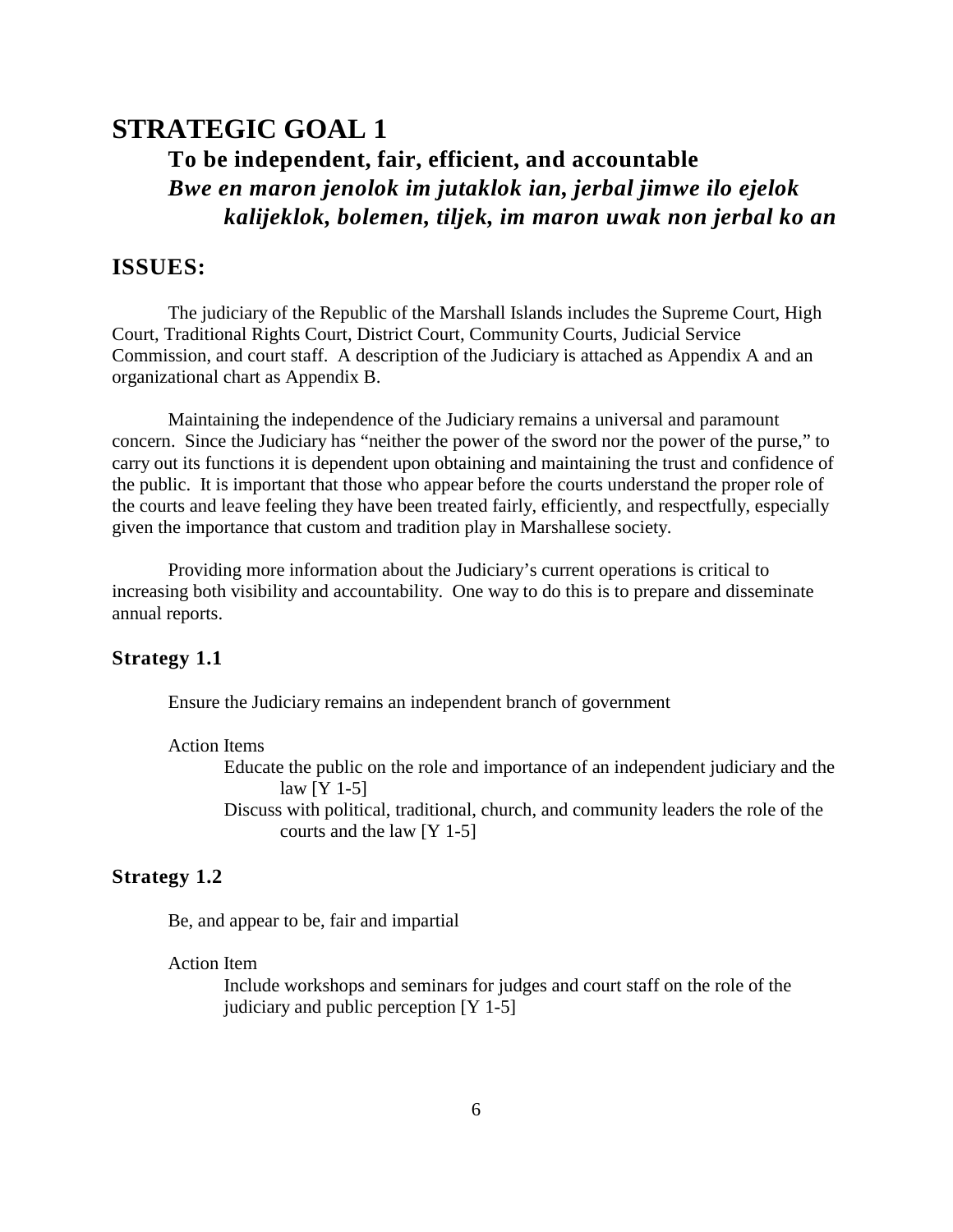#### **Strategy 1.3**

Make the courts more efficient

#### Action Items

Examine with counsel current scheduling practices with a view to moving cases more quickly to resolution and to reducing continuances [Y 1] Establish guidelines for case adjudication and disposition [Y 2] Identify and resolve cases in which no activity has occurred for more than one year [Y 2-4] Encourage the decriminalization of traffic offenses [Y 2] Seek funding for a court probation officer to monitor compliance with probated sentences (e.g., house arrest, community service, restitution, traditional apology, etc.) [Y 2]

#### **Strategy 1.4**

Examine ways the courts can be more accountable and visible

#### Action Items

Develop, update, and disseminate annual reports which include: [Y 1-5] Descriptions of the courts Organizational chart for the Judiciary Statistics for all courts Training initiatives Status of infrastructure Other matters, including accomplishments and challenges Encourage courthouse visits by teachers and students [Y 1-5] Visit schools to explain the role of the courts and the law [Y 1-5] Meet with other community groups (such as chambers of commerce, women's groups, church groups, etc.) to discuss the role of the courts and the law  $[Y 1-5]$ Develop, implement, and publicize a code of conduct for judges, including a complaint procedure [Y 2-3] Develop, implement, and publicize a code of conduct for court staff, including a complaint procedure [Y 2-3] Consider other ways to be more visible, including radio programs [Y 2-5] Explore alternative ways to disseminate the courts' opinions and decisions, particularly Supreme Court and Traditional Rights Court decisions [Y 3]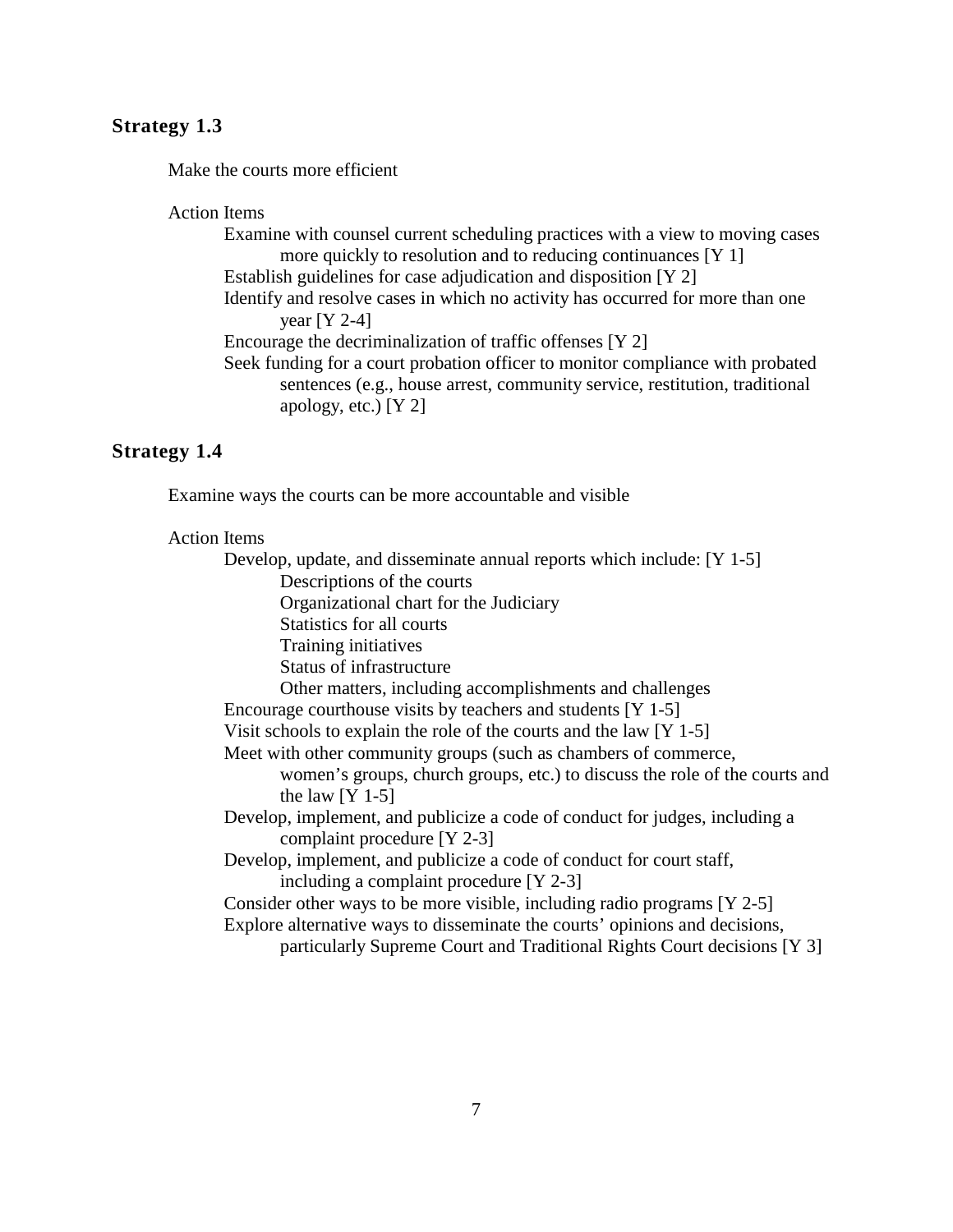# <span id="page-9-0"></span>**STRATEGIC GOAL 2 To be accessible to all** *Bwe en bellok nan jabdrewot armej*

#### **ISSUES:**

Access to justice presents challenges for any court system, but when the geography of the Marshall Islands is considered, the challenges increase exponentially. The Republic of the Marshall Islands consist of 29 atolls and 5 separate islands, 1,225 islands in all, spread out over thousands of square miles. Many atolls do not have telephone service and the only forms of communication are radio and mail.

Creating a judicial presence across the Republic is an important goal for the Judiciary. Courthouses are located in the major population centers on Uliga Island, Majuro Atoll; Ebeye Island, Kwajalein Atoll; and Jabwor Island, Jaluit Atoll. However, the cost of maintaining a courthouse on every populated atoll is prohibitive. In less populated areas, Community Court judges hold court in local government buildings.

In addition, like in other jurisdictions, there is a lack of sufficient legal representation. The Office of the Public Defender and the Micronesian Legal Services Corporation are the two main providers of legal representation to the public. Given the close-knit nature of the community they serve, the organizations often experience conflicts of interest that prevent them from representing all who seek their services. Unfortunately, a fund through which private attorneys could be appointed and paid in conflict situations has been discontinued, and the number of private attorneys and trial assistants is few.

The public is represented by attorneys who have graduated from law school or trial assistants who have not. Although trial assistants historically have provided legal representation for many clients, it is hoped that more law school graduates will serve the Republic in the future. Over time, the number of foreign lawyers who have come to live and work in the private sector has decreased and now number four to five. More recently, Marshallese and other Pacific Island high school graduates have obtained law degrees at four-year undergraduate legal programs in the South Pacific. In recent years, only one Marshallese student has graduated from a four-year college and three-year law school program in the United States.

Due to limited legal assistance and the inability to retain private counsel, many court users are forced to represent themselves. Providing specific materials and legal forms for *pro se* litigants is an important way to provide access. In addition, certain individuals coming to the courts have special needs, especially with respect to the interpretation of court proceedings and the translation of documents into Marshallese, English, or other languages. For example, the Republic currently is experiencing an influx of Chinese nationals. As globalization continues, there will be other language needs as well. Providing information and assistance to these specific groups is an important part of making the courts accessible.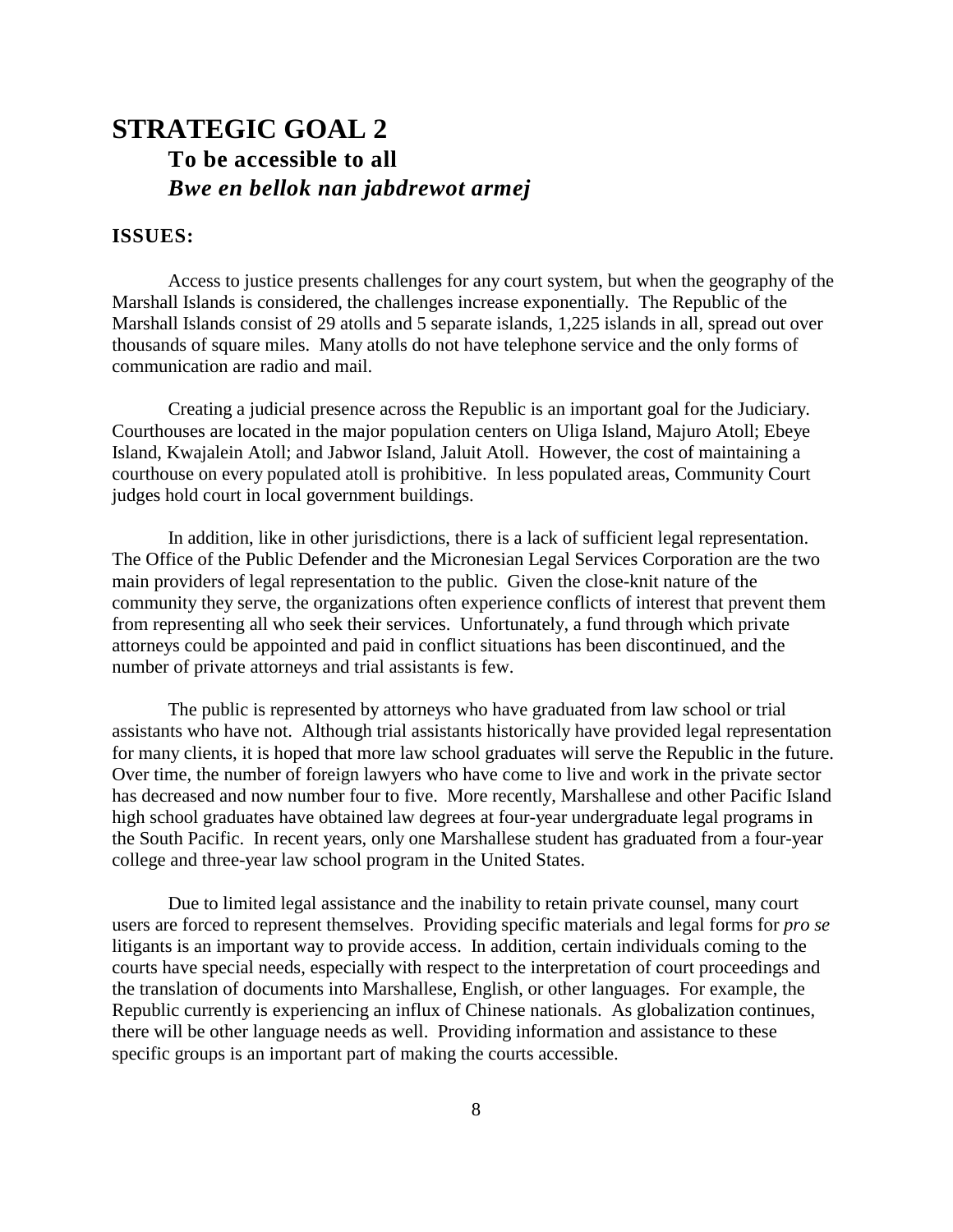#### **Strategy 2.1**

Make the courts easier to use and understand

Action Items

Maintain and disseminate a glossary of legal terms in Marshallese [Y 1-5] Translate specific court forms into Marshallese, English, and other community languages [Y 2-4] Review the legal needs of non-citizen groups [Y 2-5]

#### **Strategy 2.2**

Increase access to legal representation within the nation

Action Items

Encourage Marshallese to enter the legal profession [Y 1-5] Encourage Marshallese law students to complete school and return to the Republic as attorneys [Y 1-5] Study how to provide more legal assistance [Y 2-5]

#### **Strategy 2.3**

Increase the number of Marshallese attorneys and women in the Judiciary

Action Items

Encourage Marshallese attorneys and women to become judges [Y 2-5] Attend bar association and women's groups meetings to discuss the work of judges and the law [Y 2-5]

#### **Strategy 2.4**

Meet the legal needs of the outer islands

#### Action Items

Renew efforts to fill existing Community Court vacancies (several communities have not recommended candidates for appointment as judges) [Y 1] Review the operation of Community Courts and require periodic reports [Y 2] Institute radio conferences with the Community Court judges [Y 2] Request statutory changes to allow Community Court judges to remain in office after their terms expire until replacements are appointed [Y 2] Examine ways to create a greater judicial presence on outer islands in coordination with other stakeholders (e.g., political and community leaders, the Attorney-General, the Public Defender, and the Micronesian Legal Services Corporation) [Y 2-5]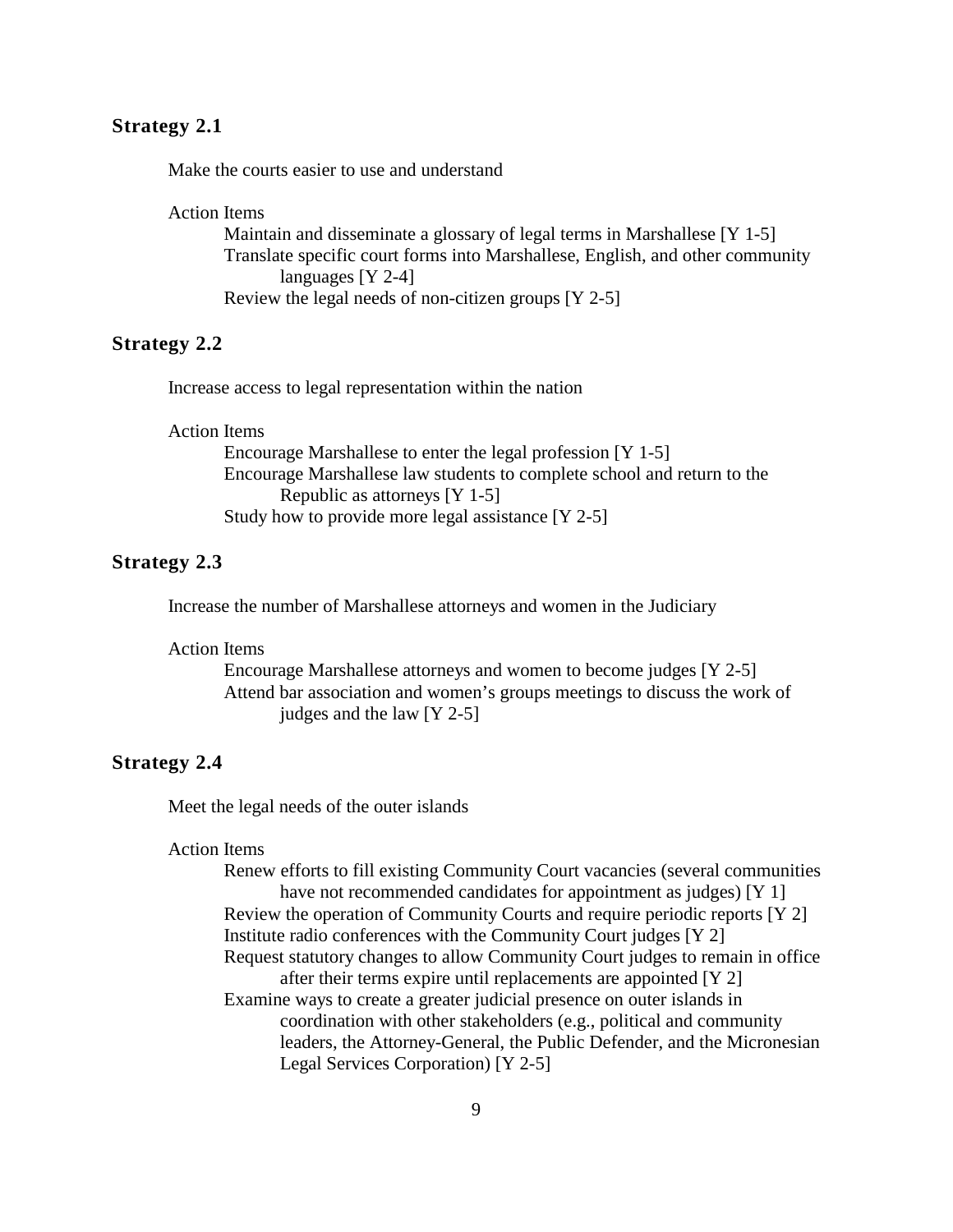### **Strategy 2.5**

Provide assistance for *pro se* litigants

Action Item

Create forms and checklists for *pro se* litigants to use in prosecuting or defending their cases (e.g, confirmation of customary adoptions or divorces, legal divorces, guardianships, and changes of name) [Y 3]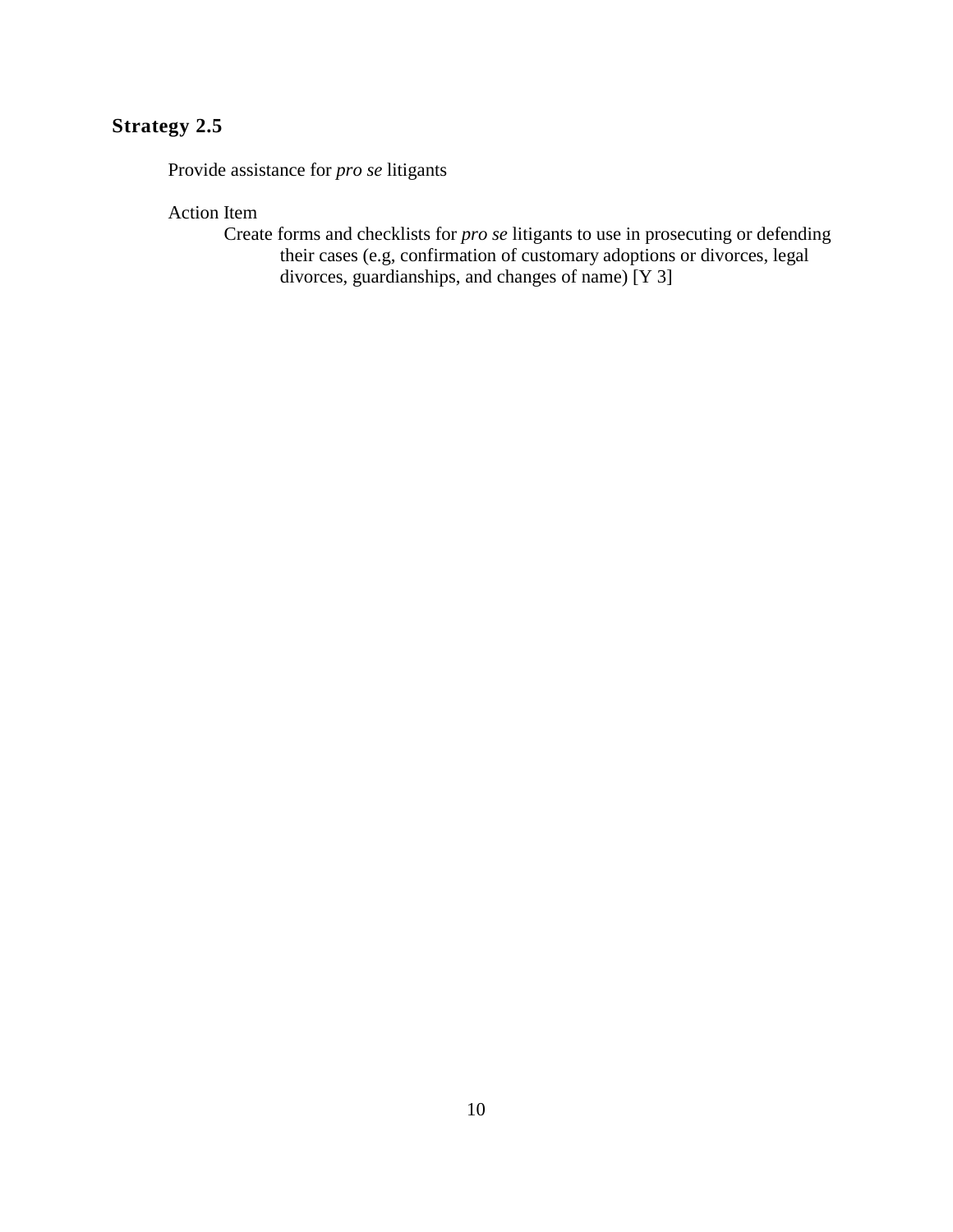# <span id="page-12-0"></span>**STRATEGIC GOAL 3**

### **To enhance the knowledge and skills of the judges, court staff, and counsel**

*Non kolablok jelalokjen im kabel an dri ekajet ro, dri jerbal ro an court, im dri kokabileklek ak lawyer ro ilo jikin ekajet ko*

#### **ISSUES:**

Because continuing professional education and development is essential for any judiciary, the Marshall Islands Judiciary has identified the development of and attendance at seminars and workshops for judges, court staff, and counsel as important elements of its mission.

In recent years, judges of the Supreme Court, High Court, Traditional Rights Court, and District Court have attended workshops and seminars. However, to maintain a professional judiciary, continuing professional education is needed for both the Supreme Court's and the High Court's law-trained judges and the Traditional Rights Court's and the District Court's layjudges. Moreover, training for the Community Court judges has been limited and sporadic. Following appointment, some Community Court judges travel to Majuro to observe District Court proceedings and to be trained by a District Court judge. In addition, a few Community Court judges receive basic training while in Majuro for other reasons. However, the Judiciary does not have a regular on-going training or mentor program for the Community Court judges. Enhanced training for the Community Court judges is essential.

Because the public comes into contact with the court staff more often than it does with the judges, staff professionalism is an essential aspect of creating and maintaining the image that the courts can and will provide justice. In this connection, court staff have requested training on the proper way to handle certain situations, especially those that raise ethical issues. Staff training has been sporadic and sometimes not completely relevant to the existing operations. Thus, staff training is another area of paramount interest.

Basic and continuing legal education for attorneys and trial assistants, although needed, has been sporadic. Most, but not all, counsel welcome continuing professional development courses. In larger jurisdictions, a bar association or law society would provide such courses, but currently the Marshall Islands Bar Association is inactive. Some attorneys have expressed a desire to form a bar association or law society.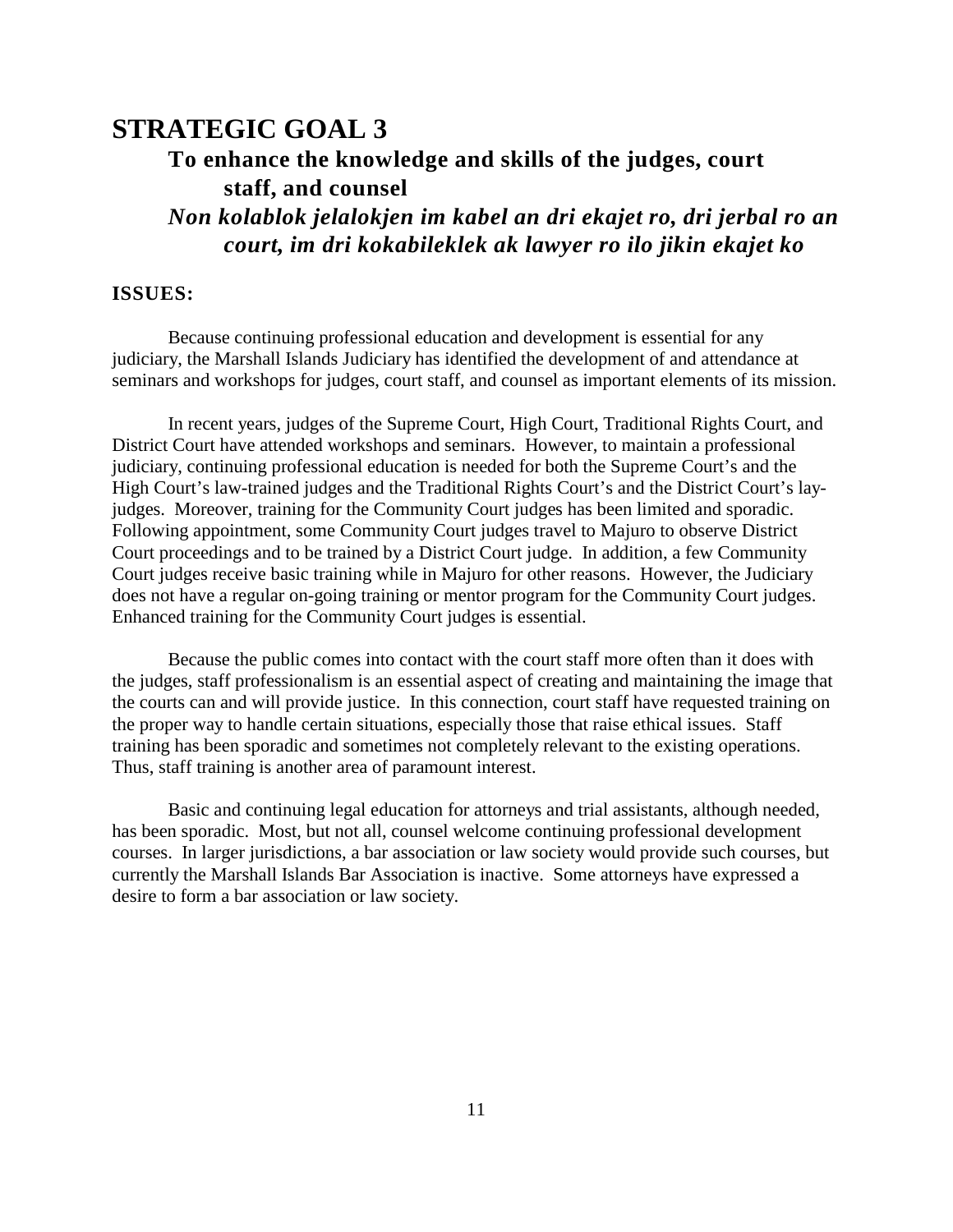#### **Strategy 3.1**

Continue and increase judicial training

Action Items Provide training relevant to all courts, such as: [Y 1-5] The role of courts **Ethics** Decision making Opinion writing Evidence rulings Demeanor and courtroom control Mediation and settlement Cultural competency Community outreach Provide workshops and seminars for the Supreme Court and High Court on core functions and current trends [Y 1-5] Provide training relevant to the unique nature of the Traditional Rights Court [Y 1-5] Provide training for District Court judges on the cases they handle: [Y 1-5] Small claims Other civil cases Traffic Criminal Provide training on Majuro, Ebeye, and the outer islands for Community Court judges [Y 1-5] Provide various training options including in-country training, visits to courts in other jurisdictions, computer program/video conferencing/web-based and other types of courses [Y 1-5] When training consists of visits to other jurisdictions, ensure that the jurisdiction is relevant to the Marshall Islands [Y 1-5]

#### **Strategy 3.2**

Develop materials to support the judicial function

Action Items

Research available resources (obtaining materials from other jurisdictions, web based materials, etc.) [Y 1-5]

Provide additional resources when needed, such as Blacks Law Dictionary, the Revised Marshall Islands Code, recent court decisions, and recent legislation and ordinances, as well as identify other potential resources [Y 1-5]

Develop bench books for the High Court, Traditional Rights Court, District Court,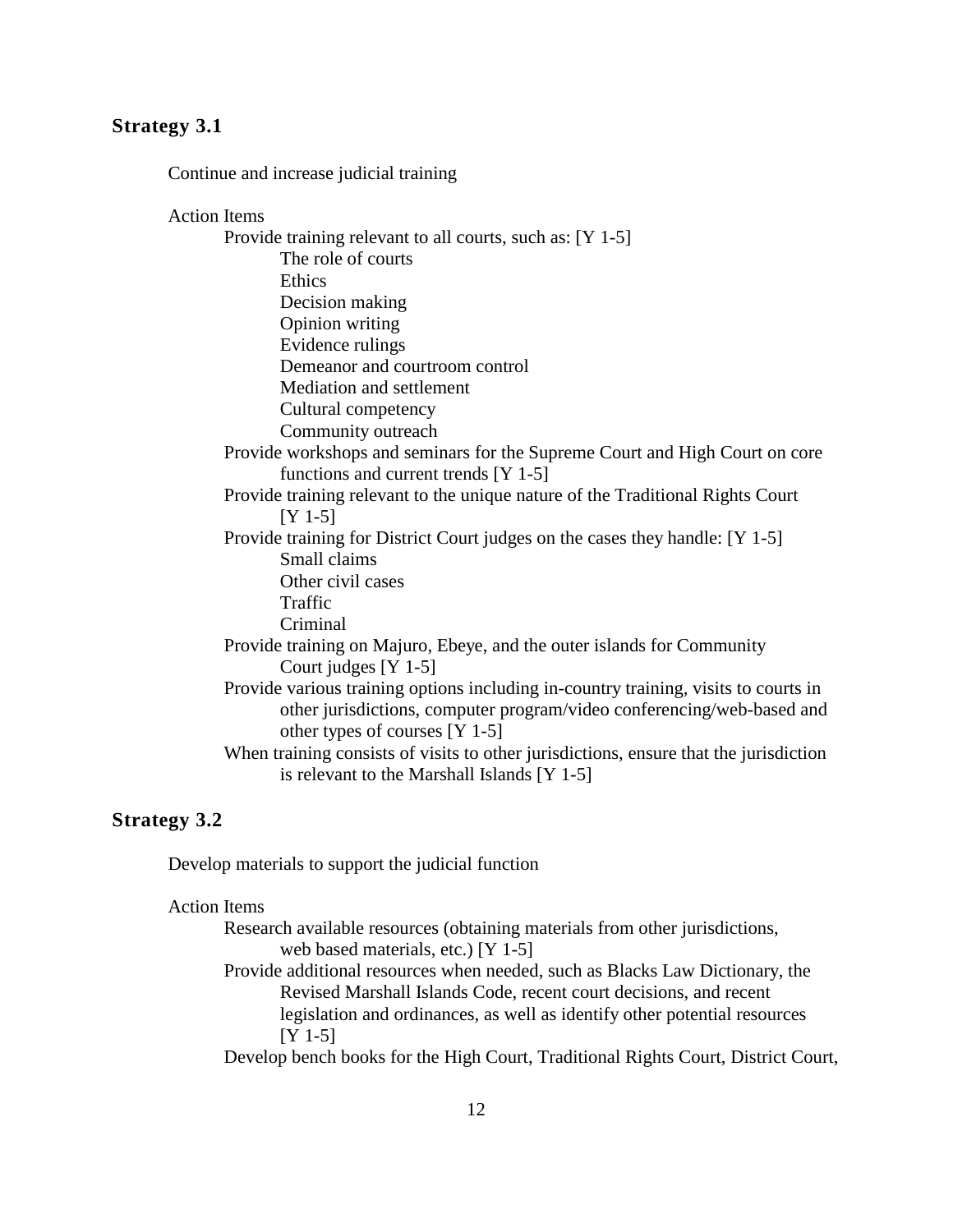and Community Courts [Y 2-5] Develop written policies on judge disqualification and recusal [Y 2]

#### **Strategy 3.3**

Continue, increase, and enhance staff training

Action Items

Provide staff training, including training in the following areas: [Y 1-5] Interpreter training Ethics training Managing and maintaining court records How to deal with the public, attorneys, judges, and difficult situations Duties and responsibilities of bailiffs Provide opportunities to visit relevant courts in other jurisdictions [Y 1-5]

#### **Strategy 3.4**

Continue training for attorneys and trial assistants to improve legal practice and representation

#### Action Items

Provide continuing legal education in the following areas: [Y 1-5] customary law, contracts, torts, property, criminal law, criminal procedure, constitutional law, ethics, trial advocacy, motion practice, legal writing and research, mediation, and settlement Update rules on the admission to practice law and on the practice of law [Y 1] Require successful completion of a bar examination or a professional diploma of legal practice course of law graduates with only an undergraduate law degree who have not been admitted elsewhere [Y 1] Ensure compliance with rules of professional conduct [Y 1-5] Encourage timely appearances by counsel [Y 1-5] Create and publicize a dress code for counsel appearing in court [Y 1] Update the Marshall Islands bar examination [Y 2] Consider instituting mandatory continuing legal education [Y 2] Create and publicize a procedure for the public's complaints against attorneys [Y 2]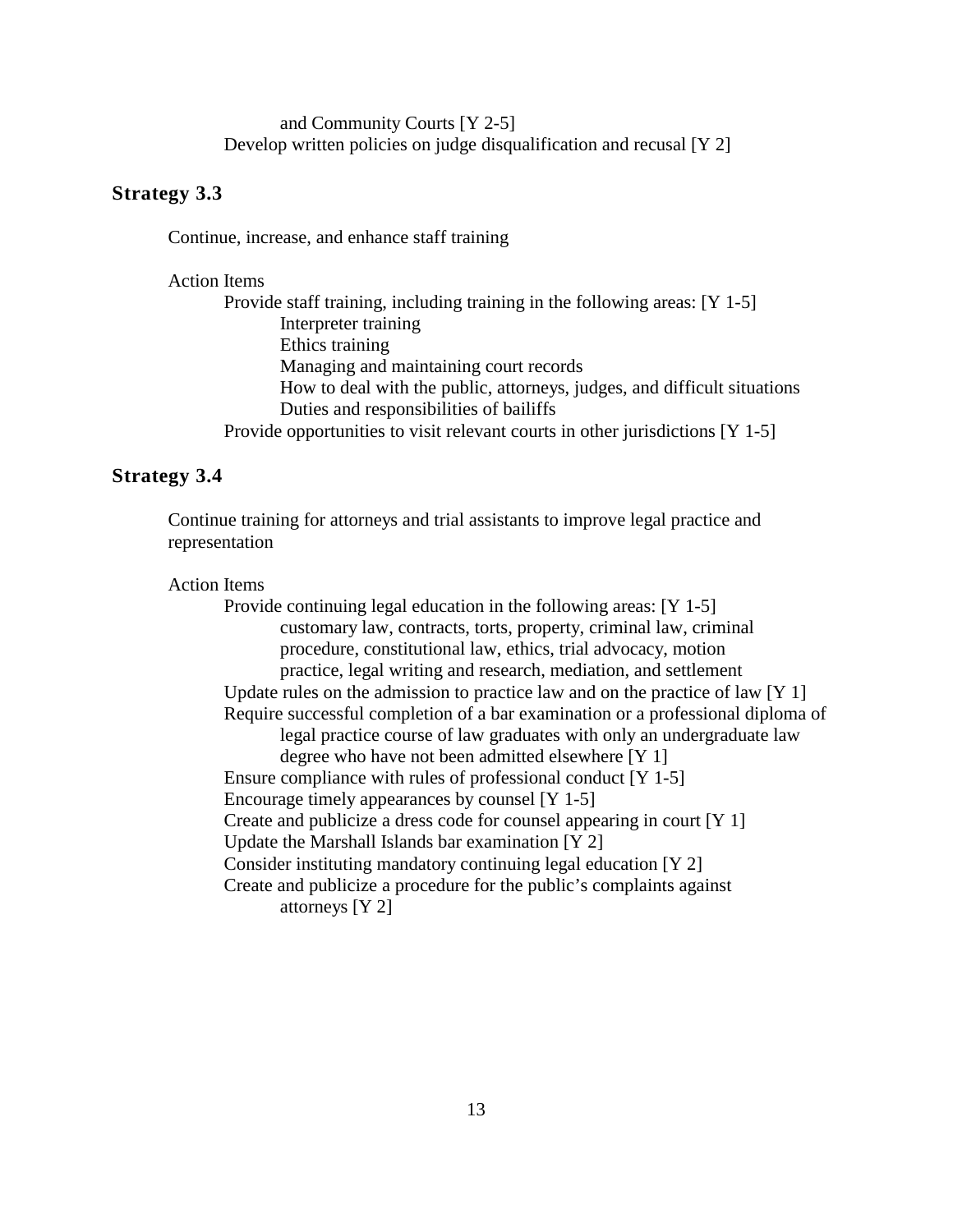# <span id="page-15-0"></span>**STRATEGIC GOAL 4**

# **To administer the courts in accordance with sound management practices**

*Non lolorjake bwe jikin ekajet ko ren jerbal kin unin tel ko iumin manit im lajarak in jerbal jimwe*

#### **ISSUES:**

Courts universally face limited resources and thus by necessity must develop and operate under sound management practices.

The Judiciary is committed to providing outstanding public service. To that end, it has identified conducting an assessment of current office practices and procedures as an important action item. Once the assessment is completed, specific procedures can be established and office manuals can be developed. Establishing specific procedures for court staff in terms of delivering services to the public is essential in carrying out the work of the courts. Fostering good communication, holding regular staff meetings, and encouraging a harmonious working environment for staff will result in greater productivity.

Being able to store, retrieve, and retain court records is an important function of this institution. An assessment of current procedures would assist in identifying features necessary to improve the current system.

#### **Strategy 4.1**

Develop policies for excellent administration and develop an exemplary administrative team

| <b>Action Items</b>                                                               |  |
|-----------------------------------------------------------------------------------|--|
| Conduct regular staff meetings [Y 1]                                              |  |
| Work to reduce and resolve conflicts among staff $[Y 1-5]$                        |  |
| Develop and promote a teamwork approach to administration $[Y 1-5]$               |  |
| Foster better communication among staff members to obtain consistency and to      |  |
| share ideas and knowledge [Y 1-5]                                                 |  |
| Engage an outside expert to assess current office practices and procedures and to |  |
| suggest improvements $[Y 1]$                                                      |  |
| Develop a manual for clerks setting forth duties and procedures [Y 1-2]           |  |
| Review job descriptions [Y 2]                                                     |  |
| Create a personnel manual that includes [Y 2]                                     |  |
| All court staff and an organizational chart                                       |  |
| Appointment procedures, status, and tenure                                        |  |
| Pay grades, personnel evaluations, salary review                                  |  |
|                                                                                   |  |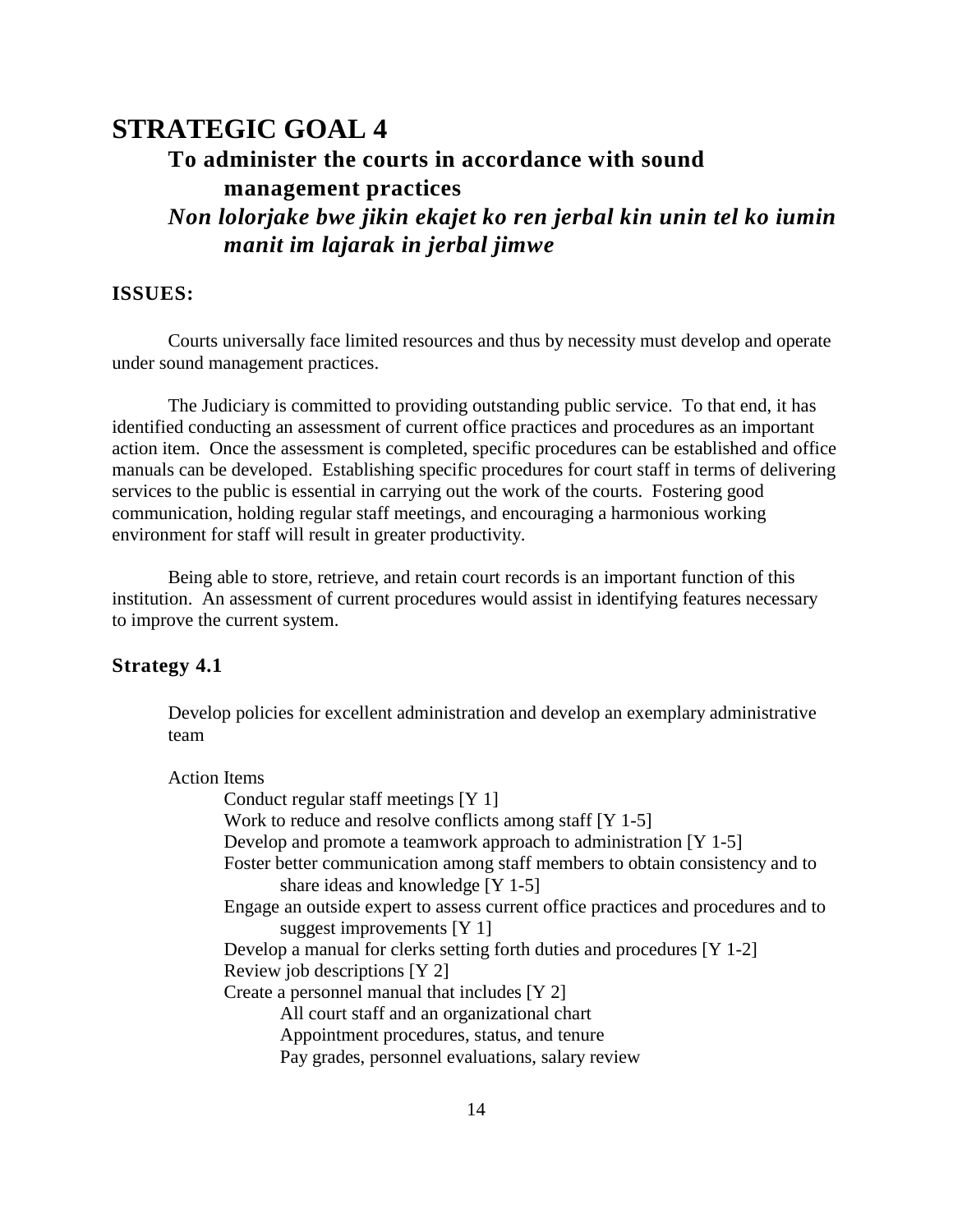General terms and conditions of employment Code of ethics Dress code Develop a performance based budget [Year 2] Develop standard requirements for service of process [Y 2]

#### **Strategy 4.2**

Provide outstanding service to the public

#### Action Items

Create name tags for court staff [Y 1]

Create a staff roster for emergency and weekend contact (including judges) [Y 1] Post the fees on the notice board [Y 1]

Develop a policy to provide courteous service to public [Y 1]

Ensure timely court appearances by staff [Y 1]

Create a policy statement based on the law and ethical standards regarding clerks providing information to the public [Y 2]

Create and publicize a procedure for the public to express their satisfaction or problems with court staff or court dealings [Y 2-4]

#### **Strategy 4.3**

Develop a system to organize, maintain, and retrieve court records

#### Action Items

Engage an outside expert to assess current document management practices and procedures and suggest improvements [Y 3] Update procedures for document management [Y 3] Review the possibility of scanning court documents (disposed cases and/or initial filings)  $[Y 3]$ Develop traffic and criminal abstracts for defendants [Y 3] Develop a file retention policy [Y 3-5]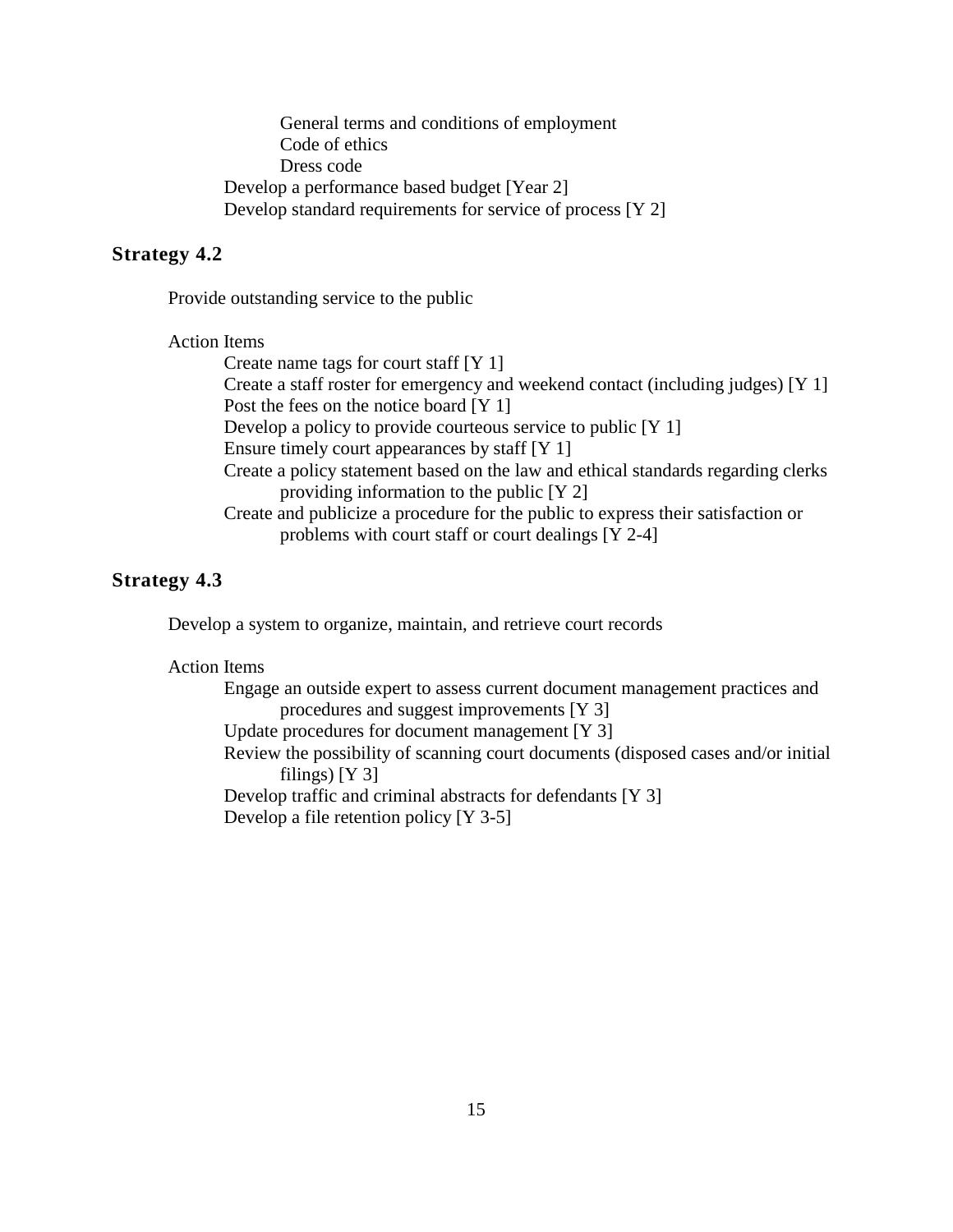# <span id="page-17-0"></span>**STRATEGIC GOAL 5 To provide for and maintain the Judiciary's facilities and technology** *Non komon im kejbarok ak kokamonmonlok imon ekajet ko im*

**ISSUES:**

*kein jerbal ko*

The first impression that the public has of any judicial system is often determined by its facilities. At a minimum, the Judiciary's facilities must be properly maintained and able to accommodate all who appear before it. Furthermore, when members of the public have special needs, the courts must also be able to accommodate those needs.

Emerging technologies allow courts to provide additional services to the public. However, new technologies create their own set of challenges, the most obvious being additional cost and necessary training. To benefit from and meet the challenges of new technologies, the Judiciary must include technology in its overall plan.

#### **Strategy 5.1**

Maintain the Judiciary's facilities to support its work and to maintain a positive image of justice

Action Items

| Seek funds to maintain the courthouses so that they are functional, secure, safe, |  |
|-----------------------------------------------------------------------------------|--|
| and accessible $[Y 1-5]$                                                          |  |

- Seek funds to construct a larger, first floor courtroom in Majuro accessible to the public with disabilities [Y 1-3]
- Review whether more office space is needed for judges and staff to properly perform their duties [Y 2-3]

Create sufficient waiting space for all participants in all courts [Y 3-4] Designate separate secure waiting areas for witnesses and criminal defendants [Y 3]

#### **Strategy 5.2**

Ensure the Judiciary-s technology supports its mission

#### Action Items

Review current technology needs and develop an overall plan [Y 1-2] Continue to seek high speed internet connection at reasonable cost [Y 1-5] Explore and implement a technological solution for victim testimony in sexual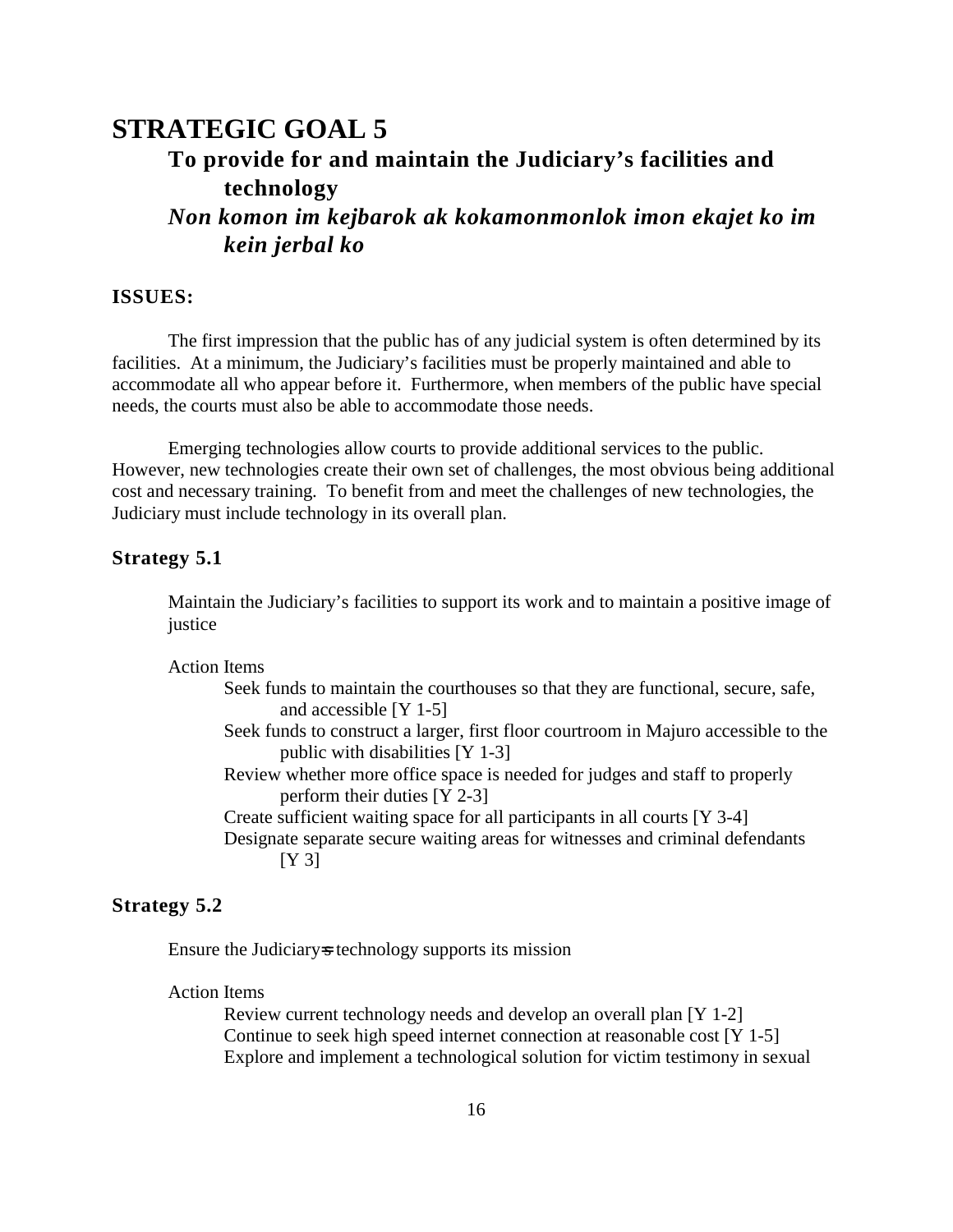assault cases so that victims (especially minors) are protected and defendant=s rights are protected  $[Y 2-3]$ Ensure radio communication for all Community Court judges [Y 2-5] Create and maintain a website [Y 2-5] Place the Court Calendar online [Y 2-5] Explore technology to scan and organize documents [Y 3]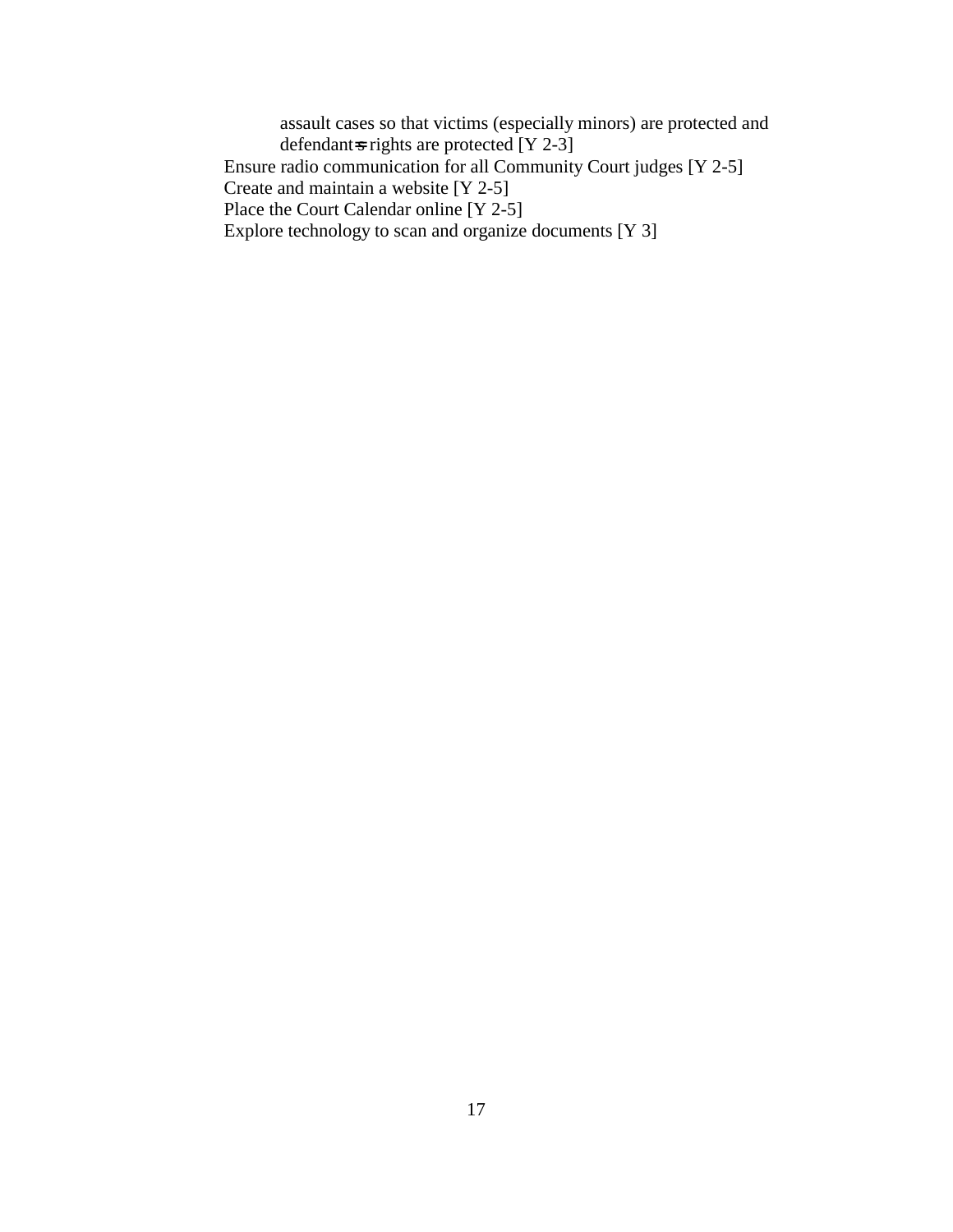#### **APPENDIX A**

# <span id="page-19-0"></span>**STRUCTURE OF THE MARSHALL ISLANDS JUDICIARY**

The Republic of the Marshall Islands consists of two nearly parallel archipelagic island chains of 29 atolls and 5 separate islands, 1,225 islands in all, about half way between Hawaii and Australia. The land area of the Marshall Islands totals 181.3 sq km (70 sq mi), about the size of Washington, DC. The lagoon waters total another 11,673 sq km (4,506.95 sq mi). As of July 2006, the estimated population of the Marshall Islands was 60,422.

After almost four decades under United States administration as part of the United Nations Trust Territory of the Pacific Islands (TTPI), the Marshall Islands on October 21, 1986, attained independence under the Compact of Free Association with the United States of America.

The Republic's judiciary (Judiciary) includes its Supreme Court, High Court, Traditional Rights Court, District Court, Community Courts (Const. Art. VI, Sec. 1(1)), Judicial Service Commission (Const. Art. VI, Sec. 5(1)), and court staff (27 MIRC 271). The Judiciary officially commenced operation on March 3, 1982, assuming judicial functions in the Marshall Islands that had been discharged by TTPI courts. See U.S. Department of the Interior Secretarial Order 3039, Section 5.

#### **Supreme Court**

The Supreme Court is a superior court of record having appellate jurisdiction with final authority to adjudicate all cases and controversies properly brought before it. Const. Art. VI, Sec. 2(1). The Supreme Court consists of a chief justice and two associate justices. To date, all supreme court judges have been law-trained attorneys and most have been experienced judges. The current chief justice, a non-citizen, was appointed to a 10-year term in October 2003. Any citizen appointed to the Supreme Court would receive a lifetime appointment, i.e., until age 72. Const. Art. VI, Sec. 1(4). Generally, associate justices have been pro tem judges from other jurisdictions, e.g., the United States Ninth Circuit Court of Appeals, the United States Federal District Court in Hawaii, the Republic of Palau, the Commonwealth of the Northern Mariana Islands, and Canada.

An appeal lies to the Supreme Court as of right from a final decision of the High Court in the exercise of its original jurisdiction; as of right from a final decision of the High Court in the exercise of its appellate jurisdiction, but only if the case involves a substantial question of law as to the interpretation or effect of the Constitution; and at the discretion of the Supreme Court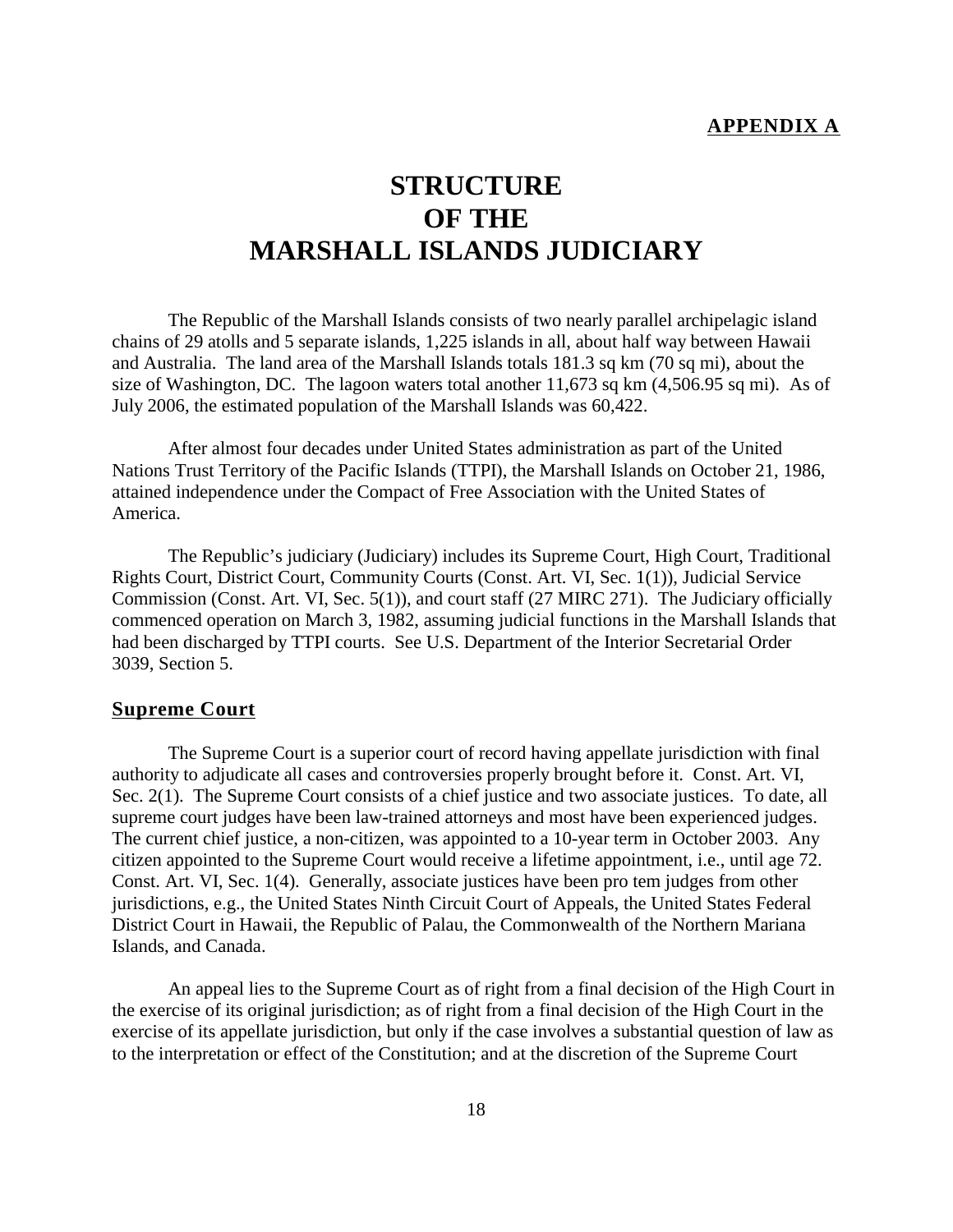from any final decision of any court. Const. Art. VI, Sec. 2(2). Also, the High Court may remove to the Supreme Court questions arising as to the interpretation or effect of the Constitution. Const. Art. VI, Sec. 2(3).

#### **High Court**

The High Court is a superior court of record having general jurisdiction over controversies of law and fact in the Marshall Islands. Const. Art. VI, Sec. 3(1). The High Court currently consists of a chief justice and an associate justice. Both are law-trained attorneys, as have been all prior High Court judges, and both attend at least one professional development seminar each year. The current chief justice is a non-citizen but a 27-year resident of the Republic. He was appointed to a 10-year term in October 2003. The associate justice, also a non-citizen, was appointed to a 4-year term in December 2003. Any citizen appointed to the High Court would receive a lifetime appointment, i.e., until age 72. Const. Art. VI, Sec. 1(4). The High Court has original jurisdiction over all cases properly filed with it, appellate jurisdiction over cases originally filed in subordinate courts, and, unless otherwise provided by law, jurisdiction to review the legality of any final decision of a government agency. Const. Art. VI, Sec. 3(1).

#### **Traditional Rights Court**

The Traditional Rights Court (TRC) is a court of record consisting of three or more judges appointed for terms of four to ten years and selected to include a fair representation of all classes of land rights: Iroijlaplap (high chief); where applicable, Iroijedrik (lower chief); Alap (head of commoner/worker clan); and Dri Jerbal (commoner/worker). Const. Art. VI, Sec. 4(1). The current TRC judges are lay judges, who receive specialized legal training. In May 2005, the Cabinet upon recommendation from the Judicial Service Commission appointed a chief judge and two associate judges of the TRC for terms of four years.

The jurisdiction of the TRC is limited to questions relating to titles to land rights or other legal interests depending wholly or partly on customary law and traditional practices. Const. Art. VI, Sec. 4(3). The jurisdiction of the TRC may be invoked as of right upon application by a party to a pending High Court proceeding, provided the High Court certifies that a substantial question has arisen within the jurisdiction of the TRC. Const. Art. VI, Sec. 4(4). Customary law questions certified by the High Court are decided by the TRC sitting en banc and reported back to the High Court. Upon request by the TRC's presiding judge, a party, or the referring High Court judge, the Chief Justice of the High Court can appoint a High Court or District Court judge to sit with the TRC to make procedural and evidentiary rulings. In such joint-hearing cases, the High Court or District Court judge does not participate with the TRC in deliberations on its opinion, but may in the presence of all answer questions of law or procedure posed by the TRC. The TRC's jurisdiction also includes the rendering of an opinion on whether compensation for the taking of land rights in eminent domain proceedings is just. Const. Art. II, Sec. 5(7). The High Court is to give TRC decisions substantial weight, but TRC decisions are not binding unless the High Court concludes that justice so requires. Const. Art. VI, Sec. 4(5). The Supreme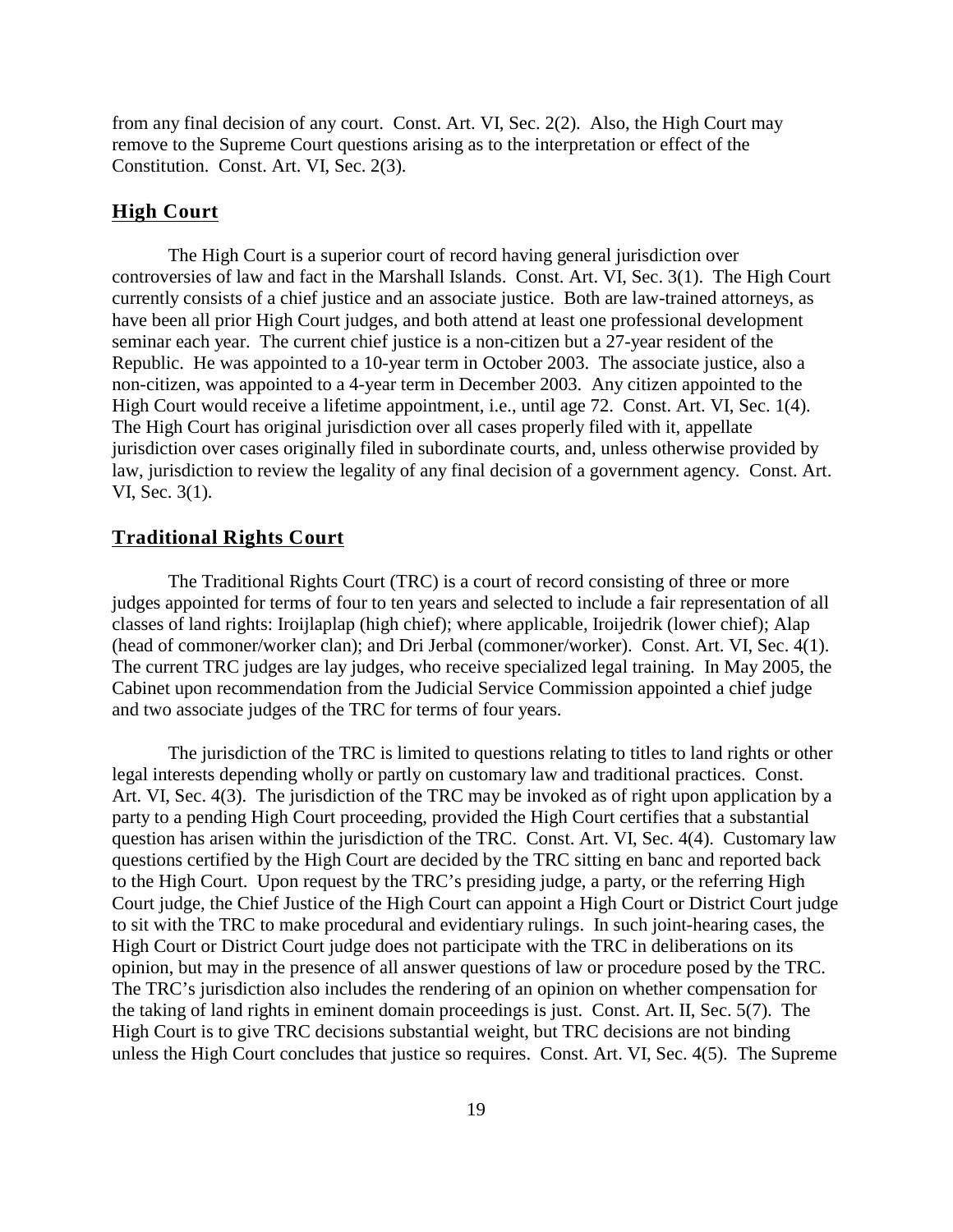Court has held this means the High Court is to review and adopt the TRC's findings unless the findings are clearly erroneous or contrary to law.

#### **District Court**

The District Court is a court of record. 27 MIRC 226 and 230. It consists of a presiding judge and two associate judges appointed for 10-year terms. 27 MIRC 227(2). The current District Court judges are lay judges who receive specialized legal training. The District Court has original jurisdiction concurrent with the High Court (i) in civil cases where the amount claimed or the value of the property involved does not exceed \$10,000 (excluding matters within the exclusive jurisdiction of the High Court by Constitution or statute, land title cases, and admiralty and maritime matters) and (ii) in criminal cases involving offenses for which the maximum penalty does not exceed a fine of \$4,000 or imprisonment for a term of less than three years, or both. 27 MIRC 228. The District Court also has appellate jurisdiction to review any decision of a Community Court. 27 MIRC 229.

#### **Community Courts**

A Community Court is a court of record for a local government area, of which there are 24. 27 MIRC 232 and 238. Each Community Court consists of a presiding judge and such number of associate judges, if any, as the Judicial Service Commission may appoint. 27 MIRC 233(1). Appointments are made for 4-year terms. 27 MIRC 233(2). Community Court judges are lay judges with limited legal training. A Community Court has original jurisdiction concurrent with the High Court and the District Court within its atoll (i) in all civil cases where the amount claimed or the value of the property involved does not exceed \$200 (excluding matters within the exclusive jurisdiction of the High Court by Constitution or statute, land title cases, and admiralty and maritime matters) and (ii) in all criminal cases involving offenses for which the maximum penalty does not exceed a fine of \$400 or imprisonment for a term not exceeding six months, or both. 27 MIRC 234.

#### **Judicial Service Commission**

Along with the courts, the Constitution provides for a Judicial Service Commission (JSC) that consists of the Chief Justice of the High Court, as chair, the Attorney-General, and a private citizen selected by the Cabinet. Const. Art. VI, Sec. 5(1). The JSC nominates to Cabinet candidates for appointment as Supreme Court, High Court, and TRC judges, and the JSC appoints judges to the District Court and the Community Courts. Const. Art. VI, Sec. 5(3); 27 MIRC 227(2); and 27 MIRC 233(2). In appointing Community Court judges, the JSC takes into consideration the wishes of the local communities as expressed through their local government councils. 27 MIRC 233(4). The JSC also may make recommendations to the Nitijela regarding the qualifications of judges. Const. Art. VI, Sec. 5(3)(b). In the exercise of its functions and powers, the JSC shall not receive any direction from the Cabinet or from any other authority or person, but shall act independently. Const. Art. VI, Sec. 5(4). The JSC may make rules for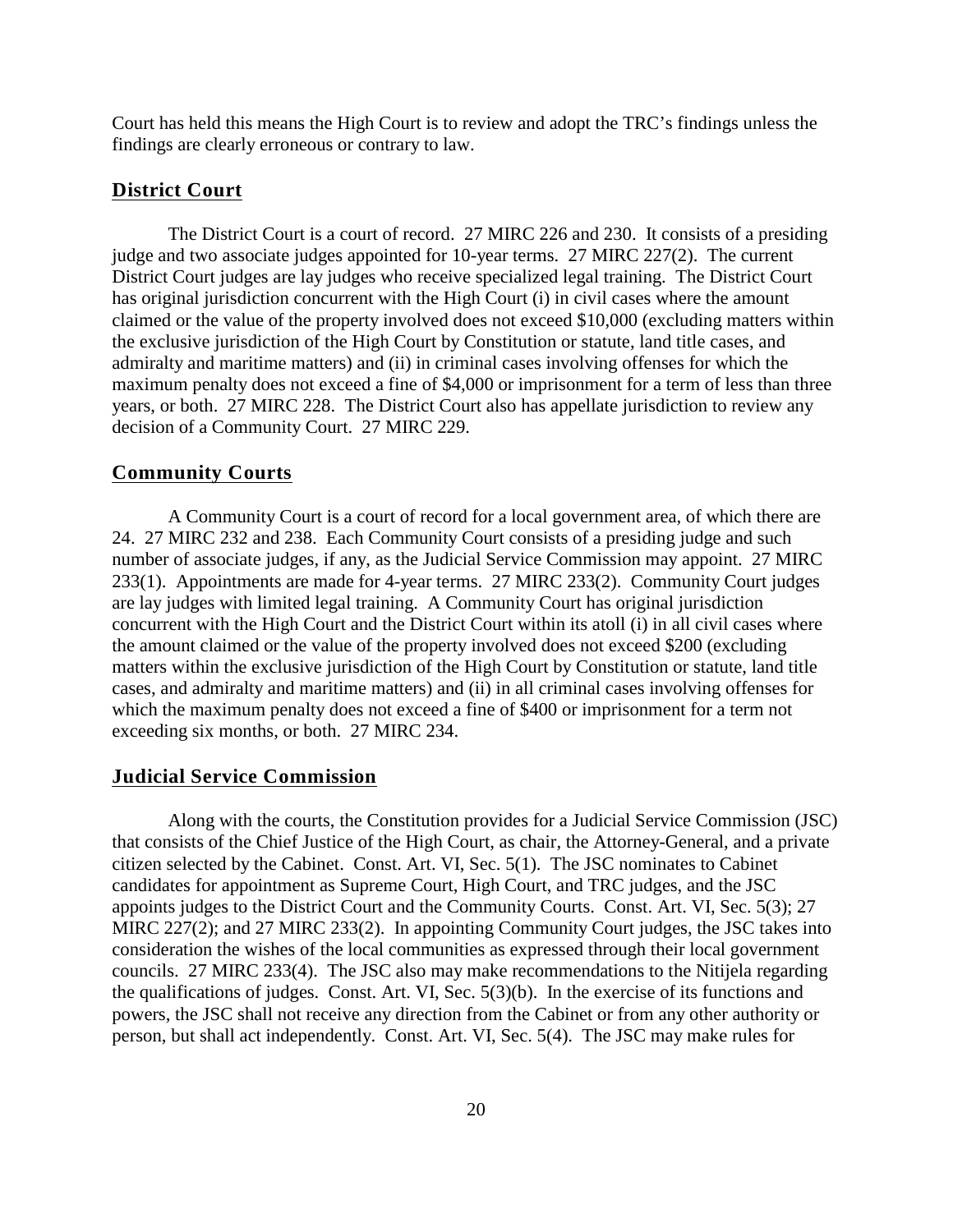regulating its procedures and generally for the better performance of its functions. 27 MIRC 276.

#### **Court Staff**

The judiciary's staff includes a chief clerk of the courts, a deputy chief clerk, eight assistant clerks, one law clerk, three bailiffs (seconded from the National Police), and one maintenance worker. The clerks of court also serve as translators from Marshallese to English and English to Marshallese.

#### **Infrastructure, Technology, Library**

The judiciary has three courthouses: the main courthouse is on Majuro; and two smaller courthouses are located on Ebeye and Jaluit. When necessary, cases are heard on outer islands in local government buildings.

The courthouses on Majuro and Ebeye are equipped with computers, printers, faxes, and photocopiers and have Internet access (@ 64kps in Majuro) and email service. Filing and service via fax and email attachment are permitted. The computers in Majuro are linked together in a network, and the Majuro courthouse has a scanner with OSC software.

The Judiciary has a small, but functional law library which includes hard copies of the following: United States Supreme Court cases through 1997; American Law Reports First, Second, Third, Fourth, part of Fifth, and Federal; LaFave's on Criminal Law, Criminal Procedure, and Search and Seizure; Warton on Criminal Law and Criminal Procedure; American Juris Prudence 2nd; Wright and Miller on Federal Practice and Procedure; Moore's Federal Practice (needs to be updated); Corpus Juris Secundum (needs to be updated); and others. Also, Judiciary has access to United States federal statutes and Supreme Court, Court of Appeals, and District Court cases and to state statutes and supreme court cases through Loislaw® over the Internet.